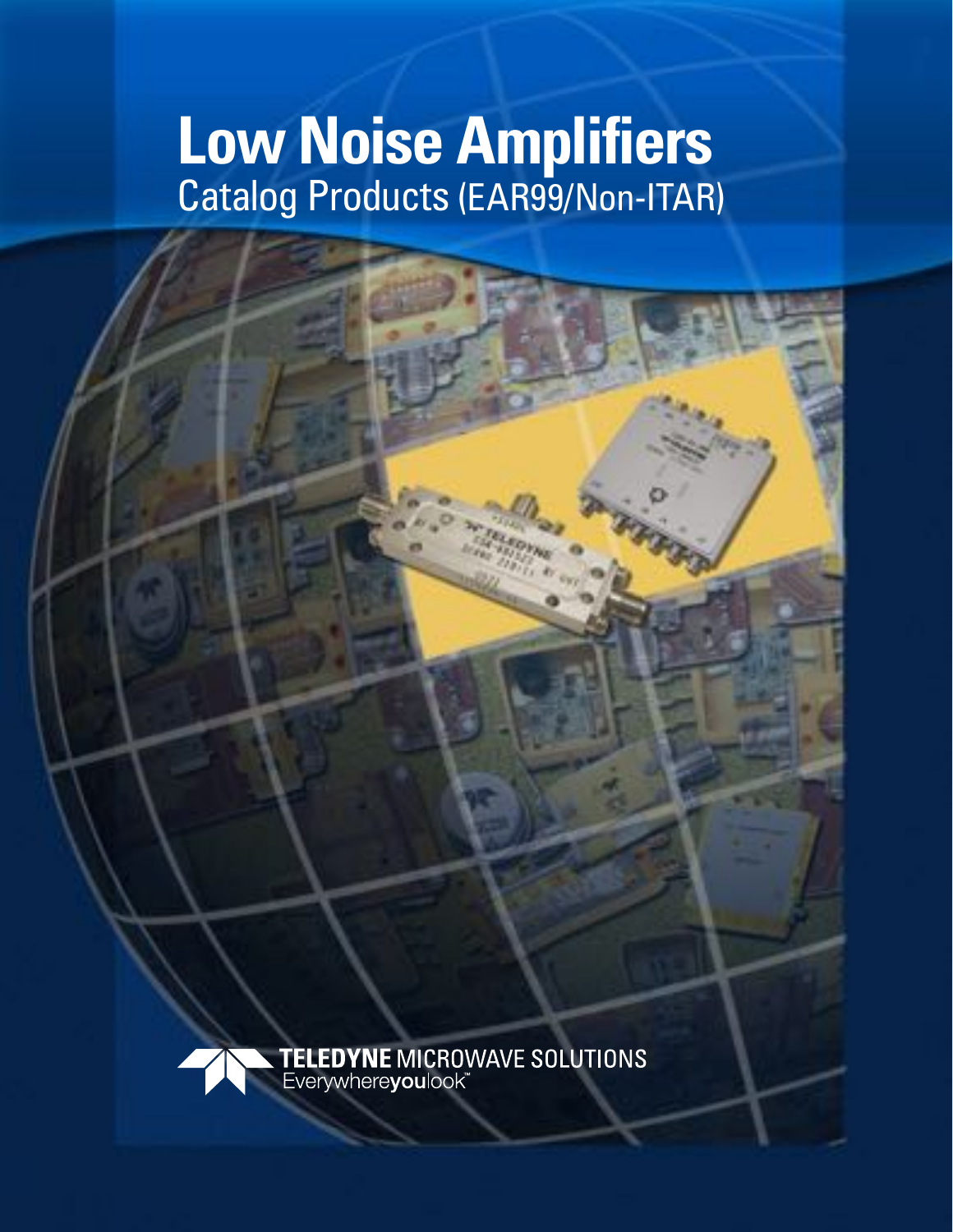#### **Gain Modules**



| Model             | Frequency<br>Model<br>Response<br>(GHz) | Gain<br>(dB) | Gain<br><b>Flatness</b><br>vs Frequency<br>$(\pm dB)$ | <b>Gain Temperature</b><br>Coefficient<br>Per 1°C [1]<br>(dB) | <b>Noise</b><br><b>Figure</b><br>(dB) | <b>Power Output</b><br>for 1dB<br>Compression<br>$(+dBm)$ | Input<br>DC current<br>(mA) | Carrier<br>Type [2] |
|-------------------|-----------------------------------------|--------------|-------------------------------------------------------|---------------------------------------------------------------|---------------------------------------|-----------------------------------------------------------|-----------------------------|---------------------|
|                   | <b>Min</b>                              | Min          | <b>Max</b>                                            | Typ                                                           | <b>Max</b>                            | <b>Min</b>                                                | Typ                         |                     |
| CGM-04-0001       | $0.5 - 4.0$                             | 11.0         | 0.5                                                   | $-0.007$                                                      | 4.5                                   | 16.0                                                      | 100                         | 1006                |
| $CGM-04-0002$     | $0.5 - 4.0$                             | 11.5         | 0.6                                                   | $-0.007$                                                      | 2.5                                   | 15.0                                                      | 90                          | 1006                |
| $CGM - 04 - 0003$ | $0.5 - 4.0$                             | 22.0         | 0.5                                                   | $-0.014$                                                      | 4.5                                   | 16.0                                                      | 200                         | 1006                |
| $CGM - 04 - 0004$ | $0.5 - 4.0$                             | 22.0         | 0.6                                                   | $-0.014$                                                      | 2.8                                   | 15.0                                                      | 180                         | 1006                |
| CGM-04-0005       | $0.5 - 4.0$                             | 33.0         | 0.5                                                   | $-0.021$                                                      | 4.5                                   | 16.0                                                      | 300                         | 1006                |
| CGM-04-0006       | $0.5 - 4.0$                             | 33.0         | 0.6                                                   | $-0.021$                                                      | 2.8                                   | 15.0                                                      | 270                         | 1006                |
| CGM-04-2001       | $2 - 4$                                 | 13.0         | 0.5                                                   | $-0.011$                                                      | 1.8                                   | 10.0                                                      | 60                          | 1006                |

[1] Gain will increase with decreasing temperature and decrease with increasing temperature [2] Some circuits are supplied with a positive (-P) or negative (-N) confguration. See outlines. [3] Dual gate GaAs FET

[4] MMIC Chip on MIC Circuit

[5] Negative slope from low to high frequency

[6] Specifcation over any 500 MHz bandwidth

.........

TELEDYNE MICROWAVE SOLUTIONS OFOISR App 06-S-1942

**31**

**fers**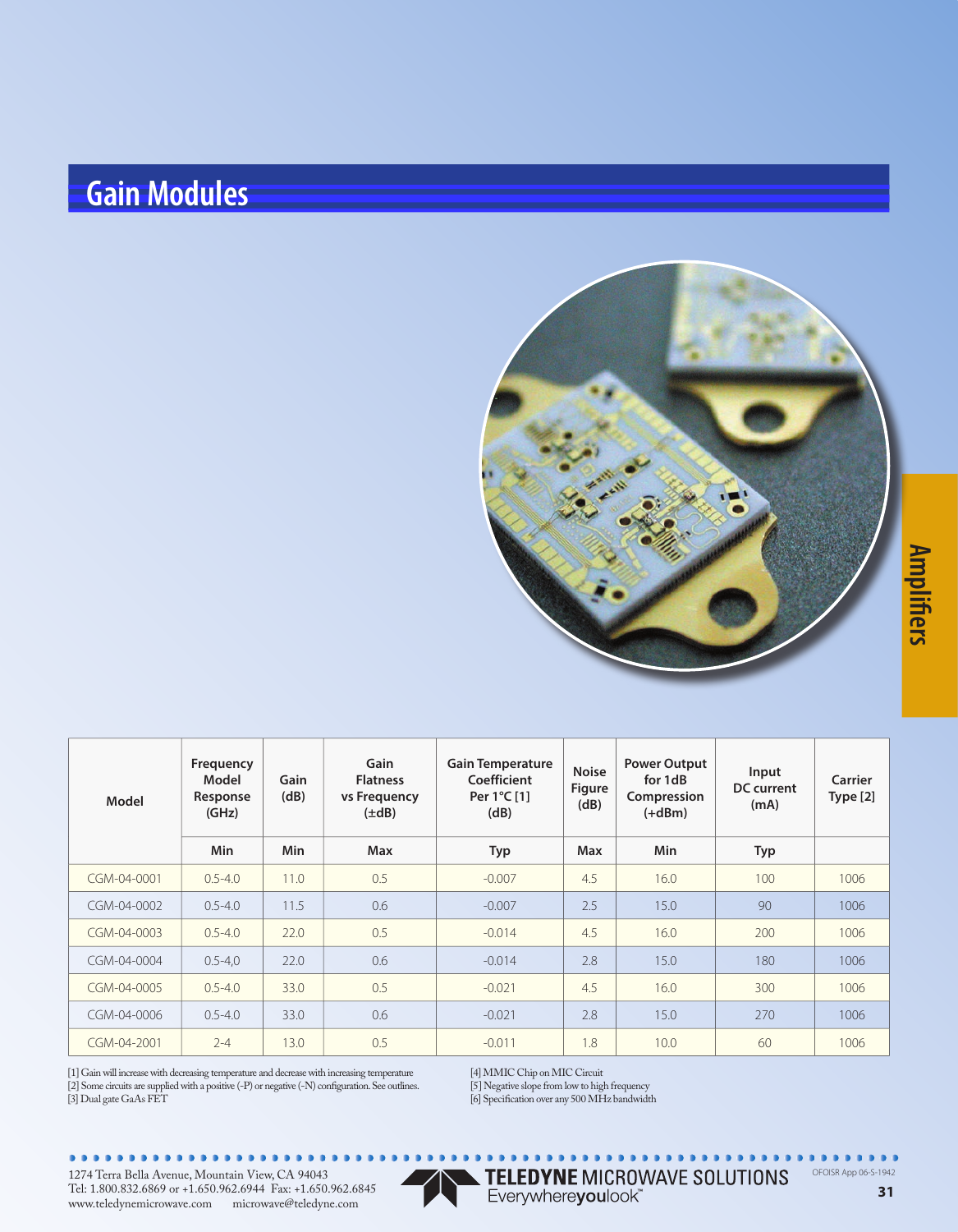#### **Gain Modules**

| Model           | Frequency<br><b>Model</b><br>Response<br>(GHz) | Gain<br>(dB) | Gain<br><b>Flatness</b><br>vs Frequency<br>$(\pm dB)$ | <b>Gain Temperature</b><br><b>Coefficient</b><br>Per 1°C [1]<br>(dB) | <b>Noise</b><br><b>Figure</b><br>(dB) | <b>Power Output</b><br>for 1dB<br>Compression<br>$(+dBm)$ | Input<br><b>DC</b> current<br>(mA) | <b>Carrier</b><br>Type [2] |
|-----------------|------------------------------------------------|--------------|-------------------------------------------------------|----------------------------------------------------------------------|---------------------------------------|-----------------------------------------------------------|------------------------------------|----------------------------|
|                 | <b>Min</b>                                     | <b>Min</b>   | <b>Max</b>                                            | Typ                                                                  | <b>Max</b>                            | Min                                                       | Typ                                |                            |
| CGM-06-2001     | $2 - 6$                                        | 11.5         | 0.5                                                   | $-0.011$                                                             | 5.5                                   | 19.0                                                      | 80                                 | 1006-P $(-N)$              |
| CGM-06-2002     | $2 - 6$                                        | 12.0         | 5 dB Slope[5]                                         | $-0.011$                                                             | 2.5                                   | 14.0                                                      | 80                                 | 1006-P                     |
| CGM-06-2003     | $2 - 6$                                        | 12.5         | 0.5                                                   | $-0.011$                                                             | 4.5                                   | 16.0                                                      | 70                                 | $1006 - P(-N)$             |
| CGM-08-2001     | $2 - 8$                                        | 8.0          | 0.5                                                   | $-0.011$                                                             | 7.5                                   | 24.0                                                      | 320                                | 1006- $P(-N)$              |
| CGM-08-2002     | $2 - 8$                                        | 9.5          | 0.5                                                   | $-0.011$                                                             | 6.5                                   | 22.0                                                      | 200                                | $1006-P(-N)$               |
| CGM-08-2003     | $2 - 8$                                        | 10.0         | 0.5                                                   | $-0.011$                                                             | 6.0                                   | 19.0                                                      | 80                                 | 1006- $P(-N)$              |
| CGM-08-2004     | $2 - 8$                                        | 10.5         | 0.5                                                   | $-0.011$                                                             | 5.0                                   | 16.0                                                      | 70                                 | 1006- $P(-N)$              |
| CGM-08-2005     | $2 - 8$                                        | 12.0         | 5 dB Slope[5]                                         | $-0.011$                                                             | 2.5                                   | 14.0                                                      | 80                                 | 1006                       |
| CGM-08-4001     | $4 - 8$                                        | 12.0         | 0.5                                                   | $-0.011$                                                             | 1.8                                   | 10.0                                                      | 60                                 | 1006                       |
| CGM-10-8001[6]  | $8 - 10$                                       | 12.0         | 0.25                                                  | $-0.011$                                                             | 1.9                                   | 10.0                                                      | 60                                 | 1248-P (-N)                |
| CGM-18-2001     | $2 - 18$                                       | 10.0         | 1.0                                                   | $-0.011$                                                             | 5.0                                   | 11.0                                                      | 60                                 | 1248                       |
| CGM-18-2002     | $2 - 18$                                       | 9.0          | 0.8                                                   | $-0.022$                                                             | 11.0                                  | 18.0                                                      | 330                                | 1248                       |
| CGM-18-2003     | $2 - 18$                                       | 10.0         | 0.8                                                   | $-0.022$                                                             | 9.5                                   | 15.0                                                      | 220                                | 1248                       |
| CGM-18-2004     | $2 - 18$                                       | 15.0         | 0.75                                                  | $-0.022$                                                             | 9.0                                   | 12.0                                                      | 120                                | 1248                       |
| CGM-18-2005     | $2 - 18$                                       | 15.0         | 1.0                                                   | $-0.022$                                                             | 5.0                                   | 11.0                                                      | 120                                | 1248                       |
| CGM-18-2006     | $2 - 18$                                       | 15.0         | 1.0                                                   | $-0.022$                                                             | 8.0                                   | 11.0                                                      | 120                                | 1248                       |
| CGM-18-6001     | $6 - 18$                                       | 4.0          | 0.8                                                   | $-0.011$                                                             | N/A                                   | 28.0                                                      | 640                                | 1248-P (-N)                |
| CGM-18-6002     | $6 - 18$                                       | 5.0          | 0.6                                                   | $-0.011$                                                             | 9.5                                   | 25.0                                                      | 320                                | $1248 - P(-N)$             |
| CGM-18-6003     | $6 - 18$                                       | 5.5          | 0.6                                                   | $-0.011$                                                             | 8.0                                   | 22.0                                                      | 200                                | 1248-P (-N)                |
| CGM-18-6004     | $6 - 18$                                       | 5.5          | 0.5                                                   | $-0.011$                                                             | 6.5                                   | 18.0                                                      | 80                                 | $1248 - P(-N)$             |
| CGM-18-6005     | $6 - 18$                                       | 6.0          | 0.5                                                   | $-0.011$                                                             | 5.8                                   | 16.0                                                      | 70                                 | 1248-P $(-N)$              |
| CGM-18-6006     | $6 - 18$                                       | 7.0          | 0.5                                                   | $-0.011$                                                             | 5.0                                   | 14.0                                                      | 70                                 | $1248 - P(-N)$             |
| CGM-18-6007     | $6 - 18$                                       | 7.0          | 3 dB Slope[5]                                         | $-0.011$                                                             | 3.2                                   | 14.0                                                      | 80                                 | 1248-P $(-N)$              |
| CGM-18-6008 [3] | $6 - 18$                                       | 10.0         | 1.0                                                   | $-0.015$                                                             | 7.0                                   | 14.0                                                      | 100                                | 1248-P (-N)                |

[4] MMIC Chip on MIC Circuit

[5] Negative slope from low to high frequency

[6] Specifcation over any 500 MHz bandwidth

TELEDYNE MICROWAVE SOLUTIONS

OFOISR App 06-S-1942

 $\begin{array}{ccccc}\n\bullet & \bullet & \bullet & \bullet & \bullet & \bullet\n\end{array}$ 

**Ampli**

**fers**

1274 Terra Bella Avenue, Mountain View, CA 94043 Tel: 1.800.832.6869 or +1.650.962.6944 Fax: +1.650.962.6845 www.teledynemicrowave.com microwave@teledyne.com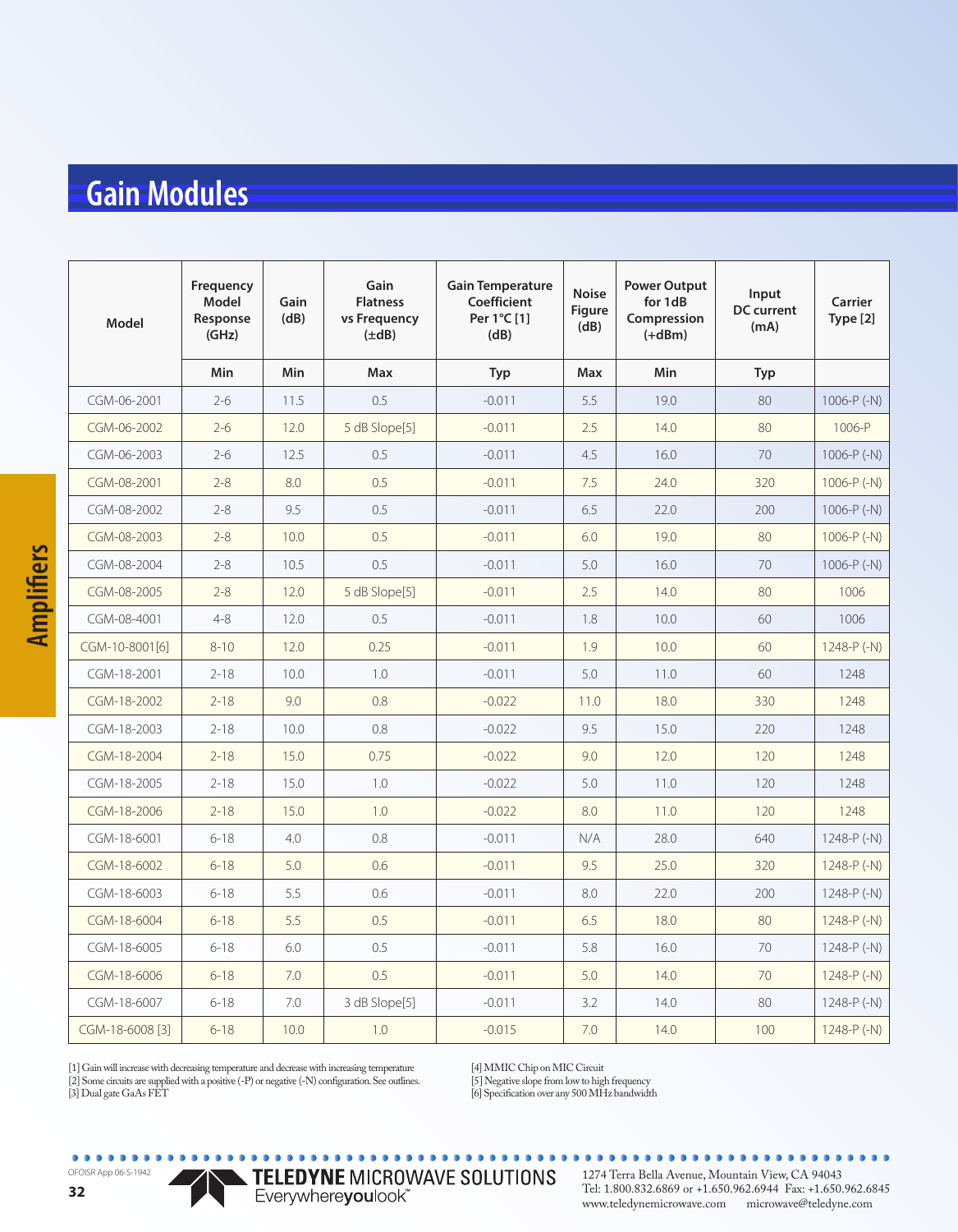| Model           | Frequency<br>Model<br>Response<br>(GHz) | Gain<br>(dB) | Gain<br><b>Flatness</b><br>vs Frequency<br>$(\pm dB)$ | <b>Gain Temperature</b><br>Coefficient<br>Per 1°C [1]<br>(dB) | <b>Noise</b><br><b>Figure</b><br>(dB) | <b>Power Output</b><br>for 1dB<br>Compression<br>$(+dBm)$ | Input<br><b>DC</b> current<br>(mA) | Carrier<br>Type [2] |
|-----------------|-----------------------------------------|--------------|-------------------------------------------------------|---------------------------------------------------------------|---------------------------------------|-----------------------------------------------------------|------------------------------------|---------------------|
|                 | <b>Min</b>                              | Min          | <b>Max</b>                                            | <b>Typ</b>                                                    | <b>Max</b>                            | Min                                                       | <b>Typ</b>                         |                     |
| CGM-20-2001 [4] | $2 - 20$                                | 8.0          | 1.0                                                   | $-0.012$                                                      | 8.0                                   | 22.0                                                      | 250                                | 1248                |
| CGM-20-2002 [4] | $2 - 20$                                | 6.0          | 1.0                                                   | $-0.012$                                                      | 6.0                                   | 16.0                                                      | 100                                | 1248                |
| CGM-20-2003 [4] | $2 - 20$                                | 12.0         | 1.5                                                   | $-0.024$                                                      | 7.0                                   | 15.0                                                      | 100                                | 1248                |
| CGM-20-2004 [4] | $2 - 20$                                | 14.0         | 1.5                                                   | $-0.024$                                                      | 7.5                                   | 20.0                                                      | 350                                | 1248                |
| TGM-04-0002     | $0.5 - 4.0$                             | 11.5         | 0.6                                                   | $-0.007$                                                      | 2.5                                   | 15.0                                                      | 90                                 | 1006                |
| TGM-04-0005     | $0.5 - 4.0$                             | 33.0         | 0.5                                                   | $-0.021$                                                      | 4.5                                   | 16.0                                                      | 300                                | 1006                |
| TGM-06-2002     | $2 - 6$                                 | 12.0         | 5 dB Slope[5]                                         | $-0.011$                                                      | 2.5                                   | 14.0                                                      | 80                                 | 1006-P              |
| TGM-08-2004     | $2 - 8$                                 | 10.5         | 0.5                                                   | $-0.011$                                                      | 5.0                                   | 16.0                                                      | 70                                 | $1006-P(-N)$        |
| TGM-08-2005     | $2 - 8$                                 | 12.0         | 5 dB Slope[5]                                         | $-0.011$                                                      | 2.5                                   | 14.0                                                      | 80                                 | 1006                |
| TGM-18-2001     | $2 - 18$                                | 10.0         | 1.0                                                   | $-0.011$                                                      | 5.0                                   | 11.0                                                      | 60                                 | 1248                |
| TGM-18-6001     | $6 - 18$                                | 4.0          | 0.8                                                   | $-0.011$                                                      | N/A                                   | 28.0                                                      | 640                                | 1248-P (-N)         |
| TGM-18-6003     | $6 - 18$                                | 5.5          | 0.6                                                   | $-0.011$                                                      | 8.0                                   | 22.0                                                      | 200                                | $1248-P(-N)$        |
| TGM-20-2001 [4] | $2 - 20$                                | 8.0          | 1.0                                                   | $-0.012$                                                      | 8.0                                   | 22.0                                                      | 250                                | 1248                |
| TGM-20-2004 [4] | $2 - 20$                                | 14.0         | 1.5                                                   | $-0.024$                                                      | 7.5                                   | 20.0                                                      | 350                                | 1248                |

[1] Gain will increase with decreasing temperature and decrease with increasing temperature [2] Some circuits are supplied with a positive (-P) or negative (-N) confguration. See outlines.

[3] Dual gate GaAs FET

[4] MMIC Chip on MIC Circuit

[5] Negative slope from low to high frequency

[6] Specifcation over any 500 MHz bandwidth



. . . . . . . . . . . . . . . .  $\blacksquare$ 

1274 Terra Bella Avenue, Mountain View, CA 94043 Tel: 1.800.832.6869 or +1.650.962.6944 Fax: +1.650.962.6845 www.teledynemicrowave.com microwave@teledyne.com



TELEDYNE MICROWAVE SOLUTIONS<br>Everywhereyoulook" OFOISR App 06-S-1942

#### **Ampli fers**

 $0.0.0$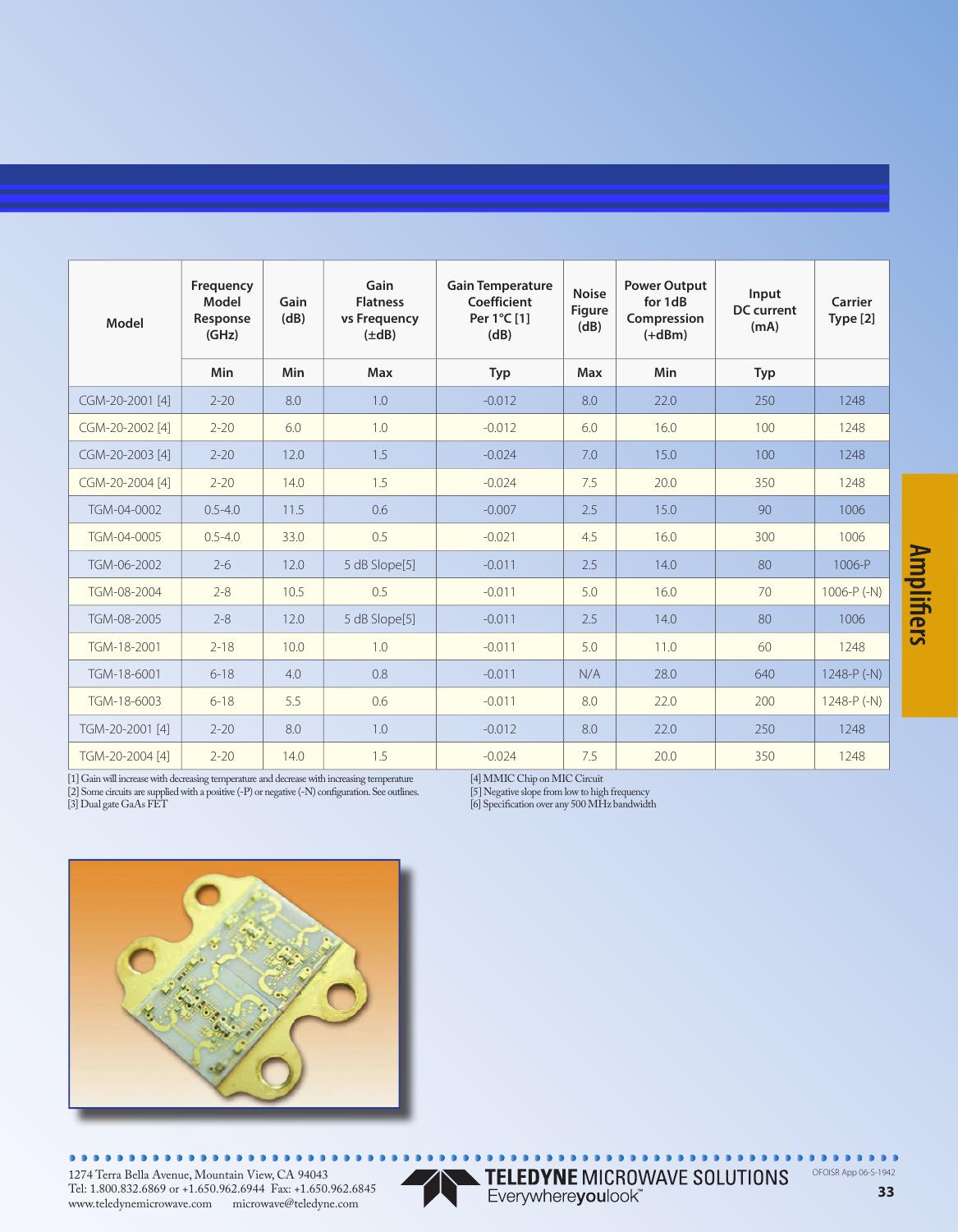| Model      | Frequency<br>Response<br>(GHz) | Gain<br>(dB) | <b>Gain Versus</b><br>Tempera-<br>ture at any<br>Frequency<br>$(\pm dB)$ | <b>Noise</b><br><b>Figure</b><br>(dB) | Power<br><b>Output for</b><br>1dB Com-<br>pression<br>$(+dBm)$ | <b>Gain Flat-</b><br>ness vs<br>Frequency<br>$(\pm dB)$ | 3rd Order<br>Intercept<br>Point<br>$(+dBm)$ | Input DC<br>Current<br>@+12V |            | <b>Temp</b><br>Range     |                 |
|------------|--------------------------------|--------------|--------------------------------------------------------------------------|---------------------------------------|----------------------------------------------------------------|---------------------------------------------------------|---------------------------------------------|------------------------------|------------|--------------------------|-----------------|
|            | Min                            | Min          | Max                                                                      | <b>Max</b>                            | <b>Min</b>                                                     | <b>Max</b>                                              | <b>Typ</b>                                  | <b>Typ</b>                   | <b>Max</b> |                          |                 |
| TMA-4-0502 | $0.5 - 4$                      | 17           | $\overline{\phantom{a}}$                                                 | 3.0                                   | 18                                                             | 1.0                                                     | 27                                          | 140                          | 155        | $+25$                    | SC <sub>2</sub> |
| TMA-4-0503 | $0.5 - 4$                      | 26           | $\overline{\phantom{a}}$                                                 | 3.0                                   | 18                                                             | 1.0                                                     | 27                                          | 190                          | 210        | $+25$                    | SC4             |
| TMA-4-0504 | $0.5 - 4$                      | 35           | $\overline{\phantom{a}}$                                                 | 3.0                                   | 18                                                             | 1.5                                                     | 27                                          | 240                          | 265        | $+25$                    | SC4             |
| TMT-4-0502 | $0.5 - 4$                      | 17           | 1.00                                                                     | 3.5                                   | 18                                                             | 1.0                                                     | 27                                          | 140                          | 155        | -54 to $+90^{\circ}$ C   | SC <sub>2</sub> |
| TMT-4-0503 | $0.5 - 4$                      | 26           | 1.25                                                                     | 3.5                                   | 18                                                             | 1.0                                                     | 27                                          | 190                          | 210        | $-54$ to $+90^{\circ}$ C | SC4             |
| TMT-4-0503 | $0.5 - 4$                      | 26           | 1.25                                                                     | 3.5                                   | 18                                                             | 1.0                                                     | 27                                          | 190                          | 210        | $-54$ to $+90^{\circ}$ C | SC4             |
| TMT-4-0504 | $0.5 - 4$                      | 35           | 1.50                                                                     | 3.5                                   | 18                                                             | 1.5                                                     | 27                                          | 240                          | 265        | $-54$ to $+90^{\circ}$ C | SC4             |
| TMT-4-0504 | $0.5 - 4$                      | 35           | 1.50                                                                     | 3.5                                   | 18                                                             | 1.5                                                     | 27                                          | 240                          | 265        | $-54$ to $+90^{\circ}$ C | SC4             |
| CMA-4-0502 | $0.5 - 4$                      | 17           | $\equiv$                                                                 | 4.0                                   | 18                                                             | 1.0                                                     | 27                                          | 140                          | 155        | $+25$                    | SC <sub>2</sub> |
| CMA-4-0503 | $0.5 - 4$                      | 26           | $\overline{\phantom{a}}$                                                 | 4.0                                   | 18                                                             | 1.0                                                     | 27                                          | 190                          | 210        | $+25$                    | SC4             |
| CMA-4-0504 | $0.5 - 4$                      | 35           | $\equiv$                                                                 | 4.0                                   | 18                                                             | 1.5                                                     | 27                                          | 240                          | 265        | $+25$                    | SC4             |
| CMT-4-0502 | $0.5 - 4$                      | 17           | 1.00                                                                     | 4.0                                   | 18                                                             | 1.0                                                     | 27                                          | 140                          | 155        | $-54$ to $+90^{\circ}$ C | SC <sub>2</sub> |
| CMT-4-0503 | $0.5 - 4$                      | 26           | 1.25                                                                     | 4.0                                   | 18                                                             | 1.0                                                     | 27                                          | 190                          | 210        | $-54$ to $+90^{\circ}$ C | SC4             |
| CMT-4-0504 | $0.5 - 4$                      | 35           | 1.50                                                                     | 4.0                                   | 18                                                             | 1.5                                                     | 27                                          | 240                          | 265        | $-54$ to $+90^{\circ}$ C | SC4             |
| TMT-4-0502 | $0.5 - 4$                      | 17           | 1.00                                                                     | 4.0                                   | 18                                                             | 1.0                                                     | 27                                          | 140                          | 155        | $-54$ to $+90^{\circ}$ C | SC <sub>2</sub> |
| TMT-4-0503 | $0.5 - 4$                      | 26           | 1.25                                                                     | 4.0                                   | 18                                                             | 1.0                                                     | 27                                          | 190                          | 210        | -54 to $+90^{\circ}$ C   | SC4             |
| TMT-4-0504 | $0.5 - 4$                      | 35           | 1.50                                                                     | 4.0                                   | 18                                                             | 1.5                                                     | 27                                          | 240                          | 265        | $-54$ to $+90^{\circ}$ C | SC4             |
| TMT-4-2002 | $2 - 4$                        | 20           | 0.75                                                                     | 3.5                                   | 18                                                             | 1.0                                                     | 27                                          | 180                          | 210        | $-54$ to $+90^{\circ}$ C | SC4             |
| TMT-4-2003 | $2 - 4$                        | 30           | 1.00                                                                     | 3.5                                   | 18                                                             | 1.0                                                     | 27                                          | 220                          | 260        | $-54$ to $+90^{\circ}$ C | SC4             |
| TMT-4-2003 | $2 - 4$                        | 30           | 1.00                                                                     | 3.5                                   | 18                                                             | 1.0                                                     | 27                                          | 220                          | 260        | $-54$ to $+90^{\circ}$ C | SC4             |
| TMT-4-2004 | $2 - 4$                        | 41           | 1.25                                                                     | 3.5                                   | 18                                                             | 1.5                                                     | 27                                          | 280                          | 325        | $-54$ to $+90^{\circ}$ C | SC <sub>6</sub> |
| CMA-4-2004 | $2 - 4$                        | 44           | $\equiv$                                                                 | 4.0                                   | 18                                                             | 1.0                                                     | 27                                          | 280                          | 320        | $+25$                    | SC4             |
| CMA-4-2002 | $2 - 4$                        | 22           | $\equiv$                                                                 | 4.5                                   | 18                                                             | 1.0                                                     | 27                                          | 140                          | 160        | $+25$                    | SC <sub>2</sub> |
| CMA-4-2003 | $2 - 4$                        | 33           | $\overline{\phantom{a}}$                                                 | 4.5                                   | 18                                                             | 1.0                                                     | 27                                          | 220                          | 240        | $+25$                    | SC4             |
| CMT-4-2002 | $2 - 4$                        | 20           | 0.75                                                                     | 5.5                                   | 18                                                             | 1.0                                                     | 27                                          | 180                          | 210        | $-54$ to $+90^{\circ}$ C | SC4             |
| CMT-4-2003 | $2 - 4$                        | $30\,$       | 1.00                                                                     | 5.5                                   | 18                                                             | $1.0\,$                                                 | 27                                          | 220                          | 260        | -54 to $+90^{\circ}$ C   | SC4             |

**34**

 $\bullet$   $\bullet$   $\bullet$ 

OFOISR App 06-S-1942

TELEDYNE MICROWAVE SOLUTIONS

 $\bullet$  $\bullet$ 1274 Terra Bella Avenue, Mountain View, CA 94043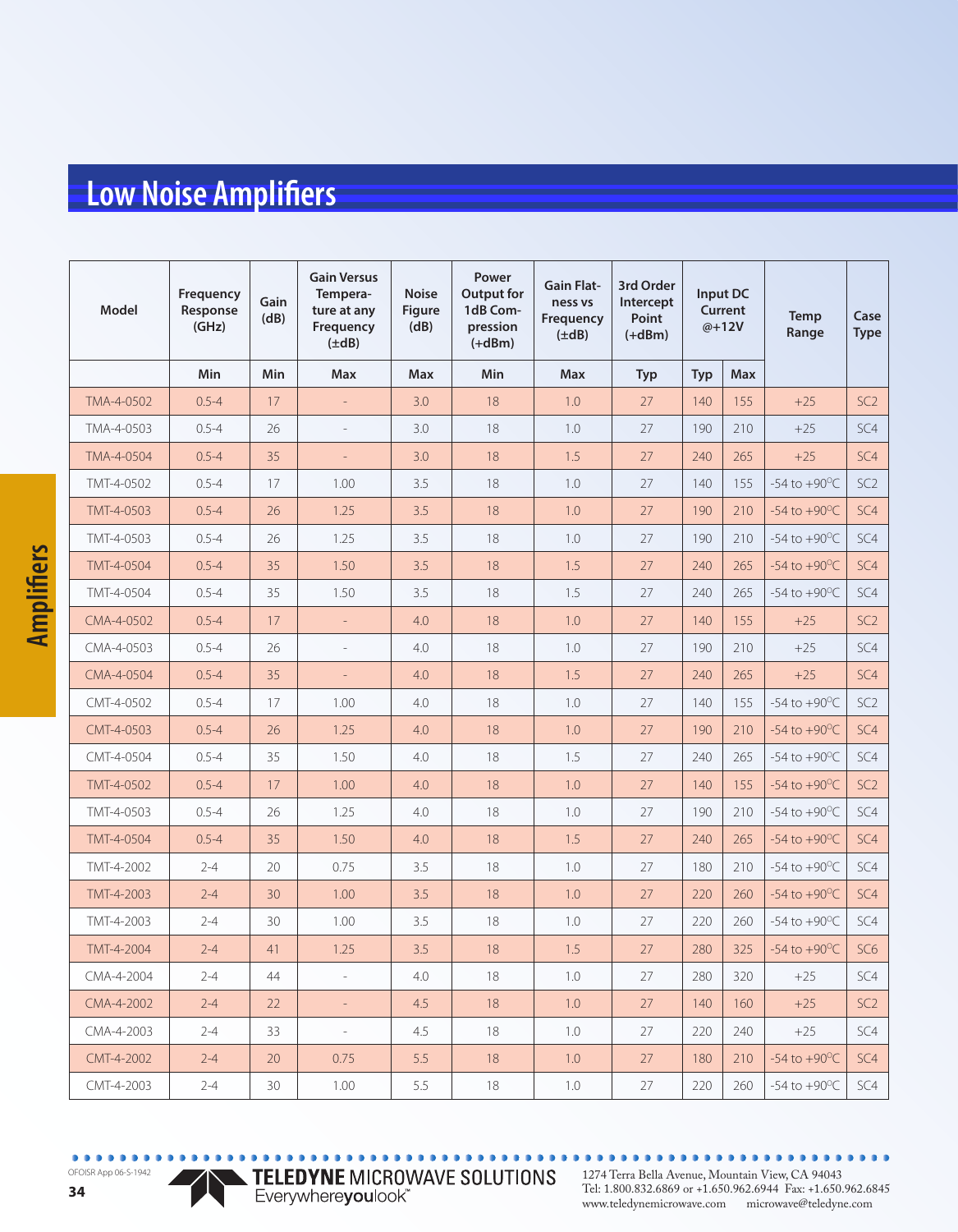| <b>Model</b> | <b>Frequency</b><br>Response<br>(GHz) | Gain<br>(dB) | <b>Gain Versus</b><br>Tempera-<br>ture at any<br><b>Frequency</b><br>$(\pm dB)$ | <b>Noise</b><br><b>Figure</b><br>(dB) | Power<br><b>Output for</b><br>1dB Com-<br>pression<br>$(+dBm)$ | <b>Gain Flat-</b><br>ness vs<br><b>Frequency</b><br>$(\pm dB)$ | 3rd Order<br>Intercept<br>Point<br>$(+dBm)$ |            | Input DC<br><b>Current</b><br>$@+12V$ | <b>Temp</b><br>Range     | Case<br><b>Type</b> |
|--------------|---------------------------------------|--------------|---------------------------------------------------------------------------------|---------------------------------------|----------------------------------------------------------------|----------------------------------------------------------------|---------------------------------------------|------------|---------------------------------------|--------------------------|---------------------|
|              | <b>Min</b>                            | Min          | <b>Max</b>                                                                      | <b>Max</b>                            | Min                                                            | <b>Max</b>                                                     | <b>Typ</b>                                  | <b>Typ</b> | <b>Max</b>                            |                          |                     |
| CMT-4-2004   | $2 - 4$                               | 41           | 1.25                                                                            | 5.5                                   | 18                                                             | 1.5                                                            | 27                                          | 280        | 325                                   | $-54$ to $+90^{\circ}$ C | SC <sub>6</sub>     |
| TMT-4-2002   | $2 - 4$                               | 20           | 0.75                                                                            | 5.5                                   | 18                                                             | 1.0                                                            | 27                                          | 180        | 210                                   | $-54$ to $+90^{\circ}$ C | SC4                 |
| TMT-4-2003   | $2 - 4$                               | 30           | 1.00                                                                            | 5.5                                   | 18                                                             | 1.0                                                            | 27                                          | 220        | 260                                   | $-54$ to $+90^{\circ}$ C | SC <sub>4</sub>     |
| TMT-4-2004   | $2 - 4$                               | 41           | 1.25                                                                            | 5.5                                   | 18                                                             | 1.5                                                            | 27                                          | 280        | 325                                   | $-54$ to $+90^{\circ}$ C | SC <sub>6</sub>     |
| CMA-6-2002   | $2 - 6$                               | 22           | $\equiv$                                                                        | 4.5                                   | 18                                                             | 1.0                                                            | 27                                          | 180        | 210                                   | $+25$                    | SC <sub>4</sub>     |
| CMA-6-2003   | $2 - 6$                               | 33           |                                                                                 | 4.5                                   | 18                                                             | 1.0                                                            | 27                                          | 220        | 260                                   | $+25$                    | SC <sub>4</sub>     |
| CMA-6-2004   | $2 - 6$                               | 44           | $\equiv$                                                                        | 4.5                                   | 18                                                             | 1.5                                                            | 27                                          | 280        | 325                                   | $+25$                    | SC <sub>6</sub>     |
| TMT-6-2002   | $2 - 6$                               | 20           | 0.75                                                                            | 4.5                                   | 18                                                             | 1.0                                                            | 27                                          | 180        | 210                                   | $-54$ to $+90^{\circ}$ C | SC <sub>4</sub>     |
| TMT-6-2003   | $2 - 6$                               | 30           | 1.00                                                                            | 4.5                                   | 18                                                             | 1.0                                                            | 27                                          | 220        | 260                                   | $-54$ to $+90^{\circ}$ C | SC <sub>4</sub>     |
| TMT-6-2003   | $2 - 6$                               | 30           | 1.00                                                                            | 4.5                                   | 18                                                             | 1.0                                                            | 27                                          | 220        | 260                                   | $-54$ to $+90^{\circ}$ C | SC4                 |
| TMT-6-2004   | $2 - 6$                               | 41           | 1.25                                                                            | 4.5                                   | 18                                                             | 1.5                                                            | 27                                          | 280        | 325                                   | $-54$ to $+90^{\circ}$ C | SC <sub>6</sub>     |
| CMT-6-2002   | $2-6$                                 | 20           | 0.75                                                                            | 6.5                                   | 18                                                             | 1.0                                                            | 27                                          | 180        | 210                                   | $-54$ to $+90^{\circ}$ C | SC <sub>4</sub>     |
| CMT-6-2003   | $2-6$                                 | 30           | 1.00                                                                            | 6.5                                   | 18                                                             | 1.0                                                            | 27                                          | 220        | 260                                   | $-54$ to $+90^{\circ}$ C | SC <sub>4</sub>     |
| CMT-6-2004   | $2-6$                                 | 41           | 1.25                                                                            | 6.5                                   | 18                                                             | 1.5                                                            | 27                                          | 280        | 325                                   | $-54$ to $+90^{\circ}$ C | SC <sub>6</sub>     |



 $\bullet$  $\bullet$ 

1274 Terra Bella Avenue, Mountain View, CA 94043 Tel: 1.800.832.6869 or +1.650.962.6944 Fax: +1.650.962.6845 www.teledynemicrowave.com microwave@teledyne.com



TELEDYNE MICROWAVE SOLUTIONS<br>Everywhereyoulook" OFOISR App 06-S-1942

 $\bullet$   $\bullet$   $\bullet$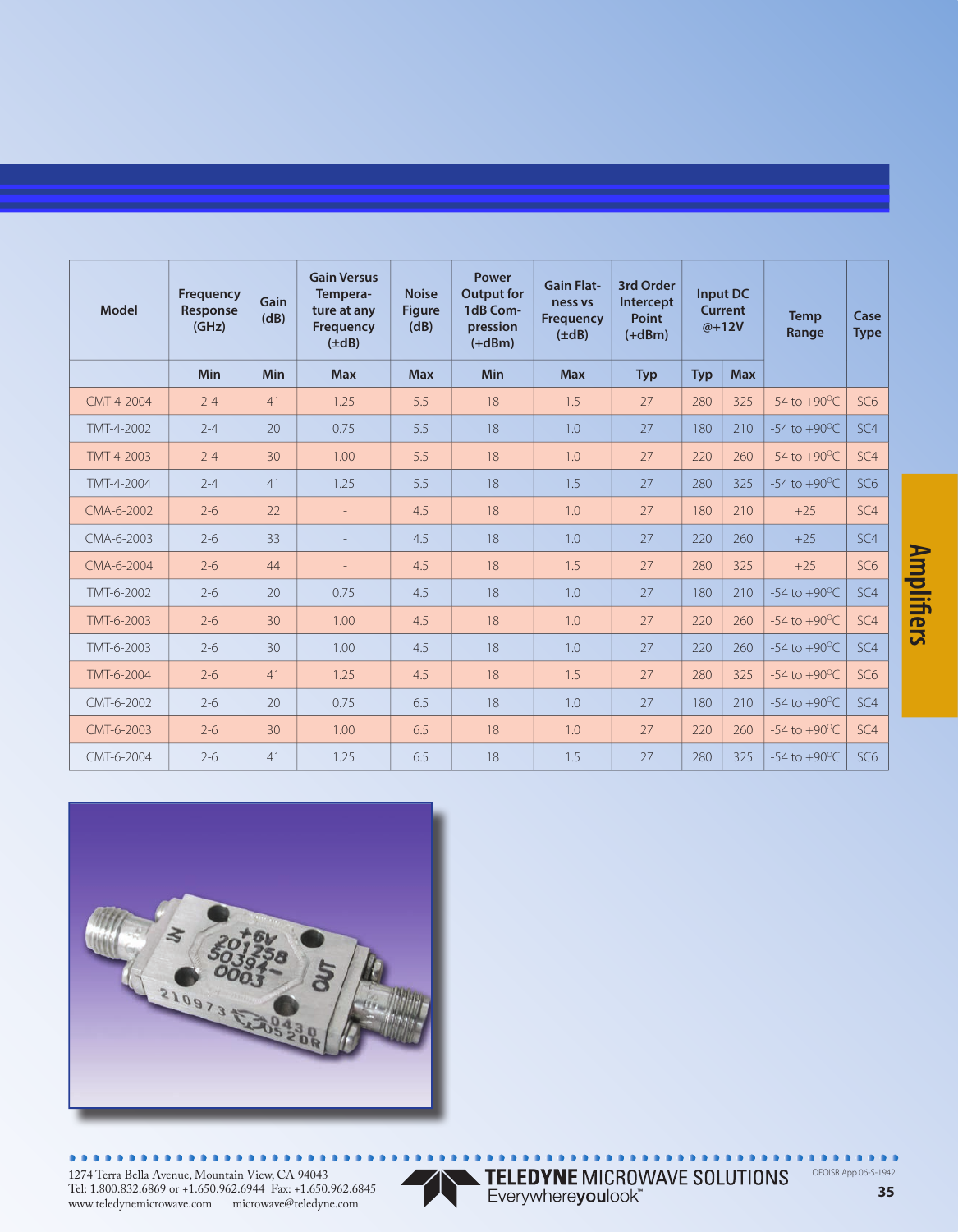| Model       | Frequency<br>Response<br>(GHz) | Gain<br>(dB) | <b>Gain Versus</b><br>Tempera-<br>ture at any<br>Frequency<br>$(\pm dB)$ | <b>Noise</b><br><b>Figure</b><br>(dB) | Power<br><b>Output for</b><br>1dB Com-<br>pression<br>$(+dBm)$ | <b>Gain Flat-</b><br>ness vs<br>Frequency<br>$(\pm dB)$ | 3rd Order<br>Intercept<br>Point<br>$(+dBm)$ | Input DC<br>Current<br>@+12V |            | Temp<br>Range            | Case<br><b>Type</b> |
|-------------|--------------------------------|--------------|--------------------------------------------------------------------------|---------------------------------------|----------------------------------------------------------------|---------------------------------------------------------|---------------------------------------------|------------------------------|------------|--------------------------|---------------------|
|             | Min                            | Min          | Max                                                                      | Max                                   | <b>Min</b>                                                     | <b>Max</b>                                              | <b>Typ</b>                                  | <b>Typ</b>                   | <b>Max</b> |                          |                     |
| TMT-6-2002  | $2 - 6$                        | 20           | 0.75                                                                     | 6.5                                   | 18                                                             | 1.0                                                     | 27                                          | 180                          | 210        | $-54$ to $+90^{\circ}$ C | SC4                 |
| TMT-6-2003  | $2 - 6$                        | 30           | 1.00                                                                     | 6.5                                   | 18                                                             | 1.0                                                     | 27                                          | 220                          | 260        | $-54$ to $+90^{\circ}$ C | SC4                 |
| TMT-6-2004  | $2 - 6$                        | 41           | 1.25                                                                     | 6.5                                   | 18                                                             | 1.5                                                     | 27                                          | 280                          | 325        | $-54$ to $+90^{\circ}$ C | SC <sub>6</sub>     |
| TLA-8-2013  | $2 - 8$                        | 28           | $\overline{\phantom{a}}$                                                 | 2.5                                   | 16                                                             | 1.5                                                     | 26                                          | 230                          | 260        | $+25$                    | SC4                 |
| TLA-8-2014  | $2 - 8$                        | 38           | $\overline{\phantom{a}}$                                                 | 2.5                                   | 18                                                             | 1.5                                                     | 27                                          | 290                          | 320        | $+25$                    | SC <sub>6</sub>     |
| TLA-8-2015  | $2 - 8$                        | 48           | $\overline{\phantom{a}}$                                                 | 2.5                                   | 18                                                             | 1.5                                                     | 27                                          | 350                          | 390        | $+25$                    | SC <sub>6</sub>     |
| TLT-8-2013  | $2 - 8$                        | 24           | 1.00                                                                     | 3.2                                   | 12                                                             | 1.5                                                     | 22                                          | 250                          | 280        | $-54$ to $+90^{\circ}$ C | SC <sub>6</sub>     |
| TLT-8-2014  | $2 - 8$                        | 33           | 1.00                                                                     | 3.2                                   | 18                                                             | 1.5                                                     | 27                                          | 310                          | 350        | $-54$ to $+90^{\circ}$ C | SC <sub>6</sub>     |
| TLT-8-2015  | $2 - 8$                        | 42           | 1.00                                                                     | 3.2                                   | 18                                                             | 1.5                                                     | 27                                          | 370                          | 410        | $-54$ to $+90^{\circ}$ C | SC <sub>6</sub>     |
| TMA-8-2003  | $2 - 8$                        | 27           | $\overline{\phantom{a}}$                                                 | 4.0                                   | 18                                                             | 1.5                                                     | 27                                          | 200                          | 230        | $+25$                    | SC4                 |
| TMA-8-2004  | $2 - 8$                        | 36           | $\overline{\phantom{a}}$                                                 | 4.0                                   | 18                                                             | 1.5                                                     | 27                                          | 250                          | 290        | $+25$                    | SC <sub>6</sub>     |
| TMA-8-2005  | $2 - 8$                        | 45           | $\overline{a}$                                                           | 4.0                                   | 18                                                             | 2.0                                                     | 27                                          | 300                          | 345        | $+25$                    | SC <sub>6</sub>     |
| CMA-8-2002  | $2 - 8$                        | 18           | $\overline{a}$                                                           | 4.5                                   | 18                                                             | 1.0                                                     | 27                                          | 180                          | 210        | $+25$                    | SC4                 |
| CMA-8-2003  | $2 - 8$                        | 27           | $\overline{a}$                                                           | 4.5                                   | 18                                                             | 1.5                                                     | 27                                          | 200                          | 230        | $+25$                    | SC4                 |
| CMA-8-2004  | $2 - 8$                        | 36           | $\overline{\phantom{a}}$                                                 | 4.5                                   | 18                                                             | 1.5                                                     | 27                                          | 250                          | 290        | $+25$                    | SC <sub>6</sub>     |
| CMA-8-2005  | $2 - 8$                        | 45           | $\overline{\phantom{a}}$                                                 | 4.5                                   | 18                                                             | 2.0                                                     | 27                                          | 300                          | 345        | $+25$                    | SC <sub>6</sub>     |
| CMT-8-2003  | $2 - 8$                        | 26           | 1.00                                                                     | 5.5                                   | 18                                                             | 1.5                                                     | 27                                          | 240                          | 275        | $-54$ to $+90^{\circ}$ C | SC4                 |
| CMT-8-2004  | 2.8                            | 36           | 1.25                                                                     | 5.5                                   | 18                                                             | 1.5                                                     | 27                                          | 310                          | 350        | $-54$ to $+90^{\circ}$ C | SC <sub>6</sub>     |
| CMT-8-2005  | 2.8                            | 46           | 1.50                                                                     | 5.5                                   | 18                                                             | 2.0                                                     | 27                                          | 380                          | 430        | $-54$ to $+90^{\circ}$ C | SC <sub>6</sub>     |
| CMT-8-2002  | $2 - 8$                        | 18           | 0.75                                                                     | 6.0                                   | 18                                                             | 1.0                                                     | 27                                          | 180                          | 210        | $-54$ to $+90^{\circ}$ C | SC4                 |
| TLA-18-2002 | $2 - 18$                       | 17           | $\equiv$                                                                 | 3.6                                   | 10                                                             | 1.0                                                     | 17                                          | 110                          | 120        | $+25$                    | SX <sub>2</sub>     |
| TLA-18-2003 | $2 - 18$                       | 28           | $\overline{\phantom{a}}$                                                 | 3.6                                   | 12                                                             | 1.5                                                     | 14                                          | 210                          | 230        | $+25$                    | SX4                 |
| TLT-18-2002 | $2 - 18$                       | 16           | 0.50                                                                     | 4.5                                   | 12                                                             | 1.5                                                     | 19                                          | 170                          | 200        | $-54$ to $+90^{\circ}$ C | SX4                 |
| TLT-18-2004 | $2 - 18$                       | 30           | 1.00                                                                     | 4.5                                   | 12                                                             | 2.0                                                     | 19                                          | 270                          | 300        | $-54$ to $+90^{\circ}$ C | SX4                 |
| TMA-18-2002 | $2 - 18$                       | 20           | $\omega_{\rm c}$                                                         | 5.0                                   | 20                                                             | 1.0                                                     | 25                                          | 460                          | 510        | $+25$                    | SX <sub>2</sub>     |
| TMA-18-2004 | $2 - 18$                       | 34           | $\equiv$                                                                 | 5.0                                   | 20                                                             | 1.5                                                     | 25                                          | 560                          | 620        | $+25$                    | SX4                 |

**36**

OFOISR App 06-S-1942

.........

 $\bullet$ 

TELEDYNE MICROWAVE SOLUTIONS<br>Everywhereyoulook"

 $\bullet$  $\bullet$  $\bullet$  $\bullet$  $0.0.0$ 1274 Terra Bella Avenue, Mountain View, CA 94043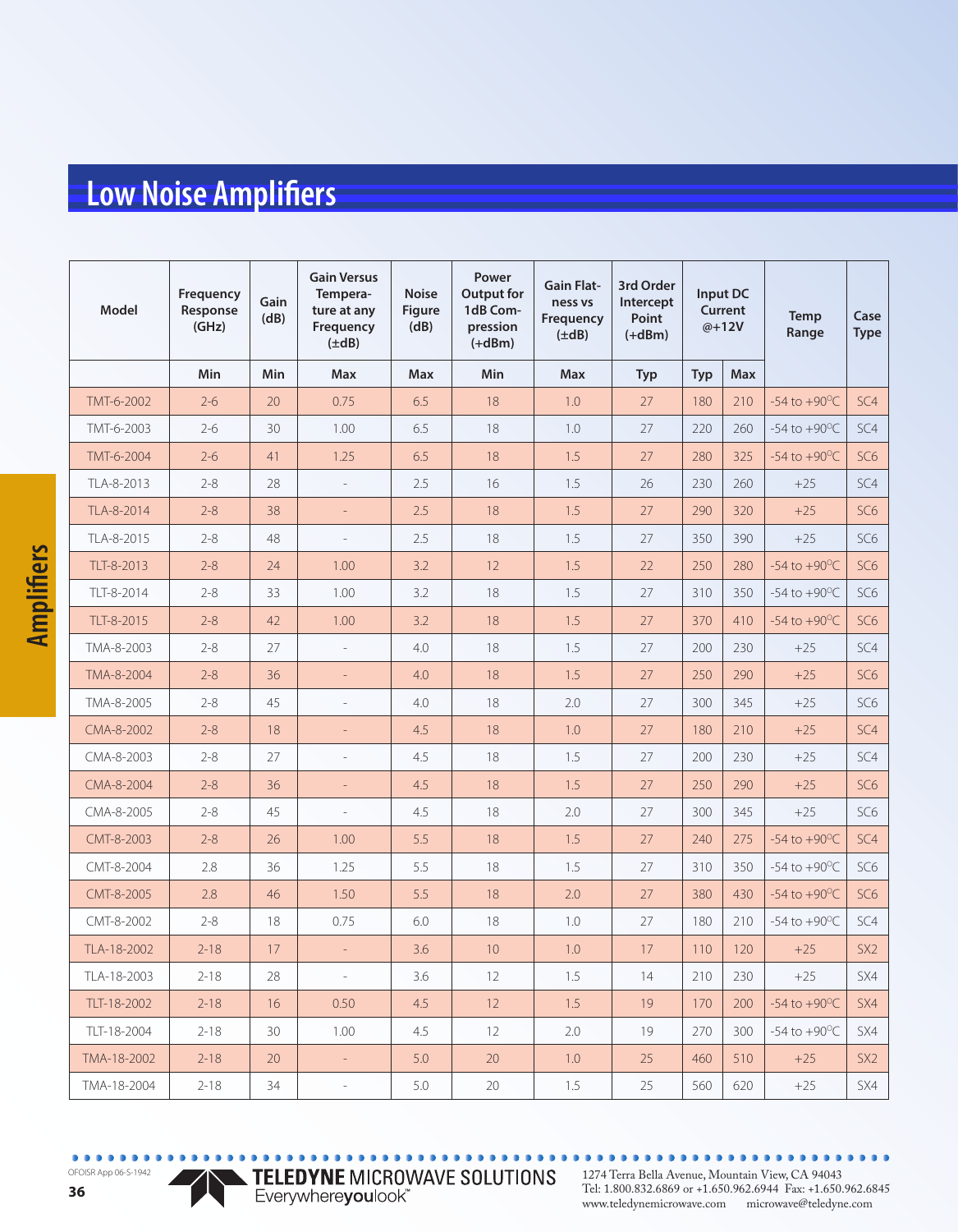| <b>Model</b> | Frequency<br>Response<br>(GHz) | Gain<br>(dB) | <b>Gain Versus</b><br>Tempera-<br>ture at any<br>Frequency<br>$(\pm dB)$ | <b>Noise</b><br><b>Figure</b><br>(dB) | Power<br><b>Output for</b><br>1dB Com-<br>pression<br>$(+dBm)$ | <b>Gain Flat-</b><br>ness vs<br><b>Frequency</b><br>$(\pm dB)$ | 3rd Order<br>Intercept<br><b>Point</b><br>$(+dBm)$ |            | Input DC<br><b>Current</b><br>@+12V | <b>Temp</b><br>Range     | Case<br><b>Type</b> |
|--------------|--------------------------------|--------------|--------------------------------------------------------------------------|---------------------------------------|----------------------------------------------------------------|----------------------------------------------------------------|----------------------------------------------------|------------|-------------------------------------|--------------------------|---------------------|
|              | <b>Min</b>                     | <b>Min</b>   | <b>Max</b>                                                               | <b>Max</b>                            | Min                                                            | <b>Max</b>                                                     | <b>Typ</b>                                         | <b>Typ</b> | <b>Max</b>                          |                          |                     |
| CLA-18-2002  | $2 - 18$                       | 17           | $\overline{\phantom{a}}$                                                 | 6.0                                   | 10                                                             | 1.0                                                            | 17                                                 | 110        | 120                                 | $+25$                    | SX <sub>2</sub>     |
| CLA-18-2003  | $2 - 18$                       | 28           | $\overline{a}$                                                           | 6.0                                   | 12                                                             | 1.5                                                            | 14                                                 | 210        | 230                                 | $+25$                    | SX4                 |
| TMT-18-2002  | $2 - 18$                       | 16           | 0.50                                                                     | 6.5                                   | 15                                                             | 1.5                                                            | 21                                                 | 420        | 475                                 | -54 to $+90^{\circ}$ C   | SX4                 |
| TMT-18-2004  | $2 - 18$                       | 28           | 1.00                                                                     | 6.5                                   | 19                                                             | 2.0                                                            | 25                                                 | 570        | 550                                 | $-54$ to $+90^{\circ}$ C | SX4                 |
| CMA-18-2004  | $2 - 18$                       | 34           | $\equiv$                                                                 | 7.0                                   | 20                                                             | 1.5                                                            | 25                                                 | 560        | 620                                 | $+25$                    | SX4                 |
| CLT-18-2004  | $2 - 18$                       | 30           | 1.00                                                                     | 7.0                                   | 12                                                             | 2.0                                                            | 19                                                 | 270        | 300                                 | $-54$ to $+90^{\circ}$ C | SX4                 |
| CLT-18-2002  | $2 - 18$                       | 16           | 0.50                                                                     | 8.0                                   | 12                                                             | 1.5                                                            | 19                                                 | 170        | 200                                 | $-54$ to $+90^{\circ}$ C | SX4                 |
| CMT-18-2004  | $2 - 18$                       | 28           | 1.00                                                                     | 8.0                                   | 19                                                             | 2.0                                                            | 25                                                 | 570        | 550                                 | $-54$ to $+90^{\circ}$ C | SX4                 |
| CMA-18-2002  | $2 - 18$                       | 20           | $\mathcal{L}_{\mathcal{A}}$                                              | 8.5                                   | 20                                                             | 1.0                                                            | 25                                                 | 460        | 510                                 | $+25$                    | SX <sub>2</sub>     |
| CMT-18-2002  | $2 - 18$                       | 16           | 0.50                                                                     | 10.0                                  | 15                                                             | 1.5                                                            | 21                                                 | 420        | 475                                 | $-54$ to $+90^{\circ}$ C | SX4                 |
| CMA-8-4002   | $4 - 8$                        | 18           | $\mathcal{L}_{\mathcal{A}}$                                              | 4.5                                   | 18                                                             | 1.0                                                            | 27                                                 | 180        | 210                                 | $+25$                    | SC <sub>4</sub>     |
| CMA-8-4003   | $4 - 8$                        | 27           | $\overline{\phantom{a}}$                                                 | 4.5                                   | 18                                                             | 1.0                                                            | 27                                                 | 220        | 260                                 | $+25$                    | SC4                 |
| CMA-8-4004   | $4 - 8$                        | 36           | $\overline{\phantom{a}}$                                                 | 4.5                                   | 18                                                             | 1.5                                                            | 27                                                 | 280        | 325                                 | $+25$                    | SC <sub>6</sub>     |
| CMT-8-4003   | $4 - 8$                        | 26           | 1.00                                                                     | 5.5                                   | 18                                                             | 1.0                                                            | 27                                                 | 240        | 275                                 | $-54$ to $+90^{\circ}$ C | SC4                 |
| CMT-8-4004   | $4 - 8$                        | 36           | 1.25                                                                     | 5.5                                   | 18                                                             | 1.5                                                            | 27                                                 | 310        | 350                                 | $-54$ to $+90^{\circ}$ C | SC <sub>6</sub>     |
| CMT-8-4002   | $4 - 8$                        | 18           | 0.75                                                                     | 6.0                                   | 18                                                             | 1.0                                                            | 27                                                 | 180        | 210                                 | $-54$ to $+90^{\circ}$ C | SC4                 |
| TLA-13-6013  | $6 - 13$                       | 25           | $\equiv$                                                                 | 2.5                                   | 18                                                             | 1.0                                                            | 27                                                 | 210        | 240                                 | $+25$                    | SX4                 |
| TLA-13-6014  | $6 - 13$                       | 34           | $\overline{\phantom{a}}$                                                 | 2.5                                   | 18                                                             | 1.5                                                            | 27                                                 | 280        | 320                                 | $+25$                    | SX4                 |
| TLT-13-6013  | $6 - 13$                       | 24           | 1.25                                                                     | 3.0                                   | 14                                                             | 1.0                                                            | 27                                                 | 240        | 270                                 | $-54$ to $+90^{\circ}$ C | SX4                 |
| TLT-13-6014  | $6 - 13$                       | 30           | 1.25                                                                     | 3.0                                   | 18                                                             | 1.0                                                            | 27                                                 | 316        | 350                                 | $-54$ to $+90^{\circ}$ C | SX6                 |
| TLT-13-6015  | $6 - 13$                       | 38           | 1.50                                                                     | 3.0                                   | 18                                                             | 1.5                                                            | 27                                                 | 350        | 400                                 | $-54$ to $+90^{\circ}$ C | SX <sub>6</sub>     |
| CLA-13-6012  | $6 - 13$                       | 18           | $\overline{\phantom{a}}$                                                 | 3.2                                   | 14                                                             | 1.0                                                            | 27                                                 | 130        | 160                                 | $+25$                    | SX4                 |
| TLA-13-6012  | $6 - 13$                       | 18           | $\equiv$                                                                 | 3.2                                   | 14                                                             | 1.0                                                            | 27                                                 | 130        | 160                                 | $+25$                    | SX4                 |
| CLA-13-6013  | $6 - 13$                       | 25           | $\overline{\phantom{a}}$                                                 | 3.2                                   | 18                                                             | 1.0                                                            | 27                                                 | 210        | 240                                 | $+25$                    | SX4                 |
| CLA-13-6014  | $6 - 13$                       | 34           | $\equiv$                                                                 | 3.2                                   | 18                                                             | 1.5                                                            | 27                                                 | 280        | 320                                 | $+25$                    | SX4                 |
| CLA-13-6015  | $6 - 13$                       | 43           | $\equiv$                                                                 | 3.2                                   | 18                                                             | 1.5                                                            | 27                                                 | 350        | 400                                 | $+25$                    | SX6                 |

................

TELEDYNE MICROWAVE SOLUTIONS<br>Everywhereyoulook"

 $0.0.0$ OFOISR App 06-S-1942

 $\bullet$  $\bullet$ 



 $\bullet$  $\blacksquare$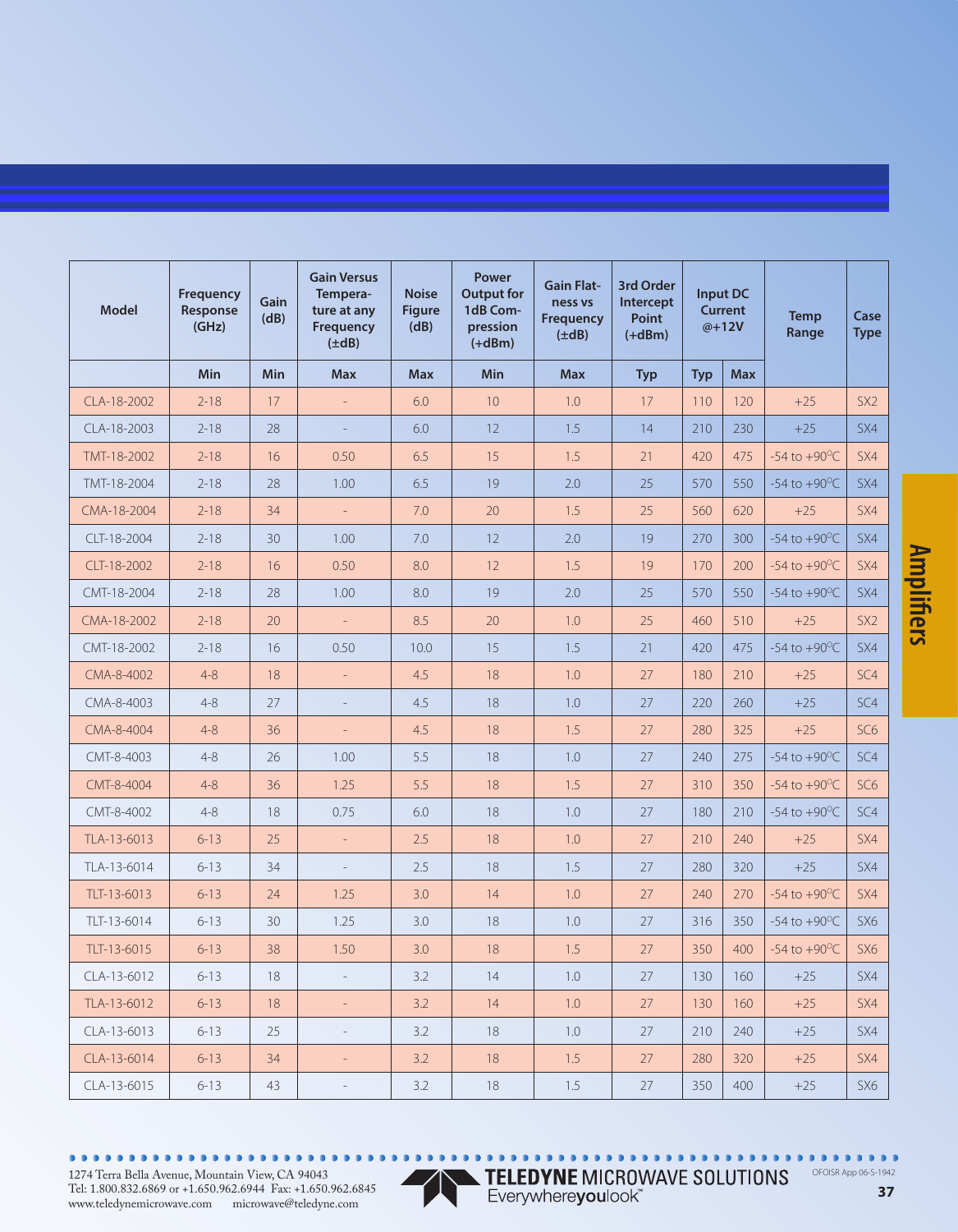| Model       | Frequency<br>Response<br>(GHz) | Gain<br>(dB) | <b>Gain Versus</b><br>Tempera-<br>ture at any<br>Frequency<br>$(\pm dB)$ | <b>Noise</b><br><b>Figure</b><br>(dB) | Power<br><b>Output for</b><br>1dB Com-<br>pression<br>$(+dBm)$ | <b>Gain Flat-</b><br>ness vs<br>Frequency<br>$(\pm dB)$ | 3rd Order<br>Intercept<br>Point<br>$(+dBm)$ | Input DC<br>Current<br>@+12V |            | Temp<br>Range            |                 |
|-------------|--------------------------------|--------------|--------------------------------------------------------------------------|---------------------------------------|----------------------------------------------------------------|---------------------------------------------------------|---------------------------------------------|------------------------------|------------|--------------------------|-----------------|
|             | Min                            | <b>Min</b>   | <b>Max</b>                                                               | <b>Max</b>                            | <b>Min</b>                                                     | <b>Max</b>                                              | <b>Typ</b>                                  | <b>Typ</b>                   | <b>Max</b> |                          |                 |
| TLA-13-6015 | $6 - 13$                       | 43           | $\overline{\phantom{a}}$                                                 | 3.2                                   | 18                                                             | 1.5                                                     | 27                                          | 350                          | 400        | $+25$                    | SX <sub>6</sub> |
| CLT-13-6014 | $6 - 13$                       | 30           | 1.25                                                                     | 3.9                                   | 18                                                             | 1.0                                                     | 27                                          | 316                          | 350        | $-54$ to $+90^{\circ}$ C | SX6             |
| CLT-13-6015 | $6 - 13$                       | 38           | 1.50                                                                     | 3.9                                   | 18                                                             | 1.5                                                     | 27                                          | 350                          | 400        | $-54$ to $+90^{\circ}$ C | SX6             |
| CLT-13-6016 | $6 - 13$                       | 45           | 1.75                                                                     | 3.9                                   | 18                                                             | 1.5                                                     | 27                                          | 450                          | 510        | $-54$ to $+90^{\circ}$ C | SX8             |
| TLT-13-6016 | $6 - 13$                       | 45           | 1.75                                                                     | 3.9                                   | 18                                                             | 1.5                                                     | 27                                          | 450                          | 510        | $-54$ to $+90^{\circ}$ C | SX8             |
| CLT-13-6013 | $6 - 13$                       | 24           | 1.25                                                                     | 4.2                                   | 14                                                             | 1.0                                                     | 27                                          | 240                          | 270        | $-54$ to $+90^{\circ}$ C | SX4             |
| TMA-13-6003 | $6 - 13$                       | 24           | $\overline{\phantom{a}}$                                                 | 4.5                                   | 18                                                             | 1.0                                                     | 27                                          | 200                          | 230        | $+25$                    | SX4             |
| TMA-13-6004 | $6 - 13$                       | 34           | $\overline{\phantom{a}}$                                                 | 4.5                                   | 18                                                             | 1.0                                                     | 27                                          | 280                          | 320        | $+25$                    | SX6             |
| TMA-13-6005 | $6 - 13$                       | 40           | $\overline{\phantom{a}}$                                                 | 4.5                                   | 18                                                             | 1.5                                                     | 27                                          | 300                          | 345        | $+25$                    | SX6             |
| TMT-13-6003 | $6 - 13$                       | 22           | 1.00                                                                     | 4.5                                   | 18                                                             | 1.0                                                     | 27                                          | 200                          | 230        | $-54$ to $+90^{\circ}$ C | SX4             |
| TMT-13-6004 | $6 - 13$                       | 30           | 1.25                                                                     | 4.5                                   | 18                                                             | 1.0                                                     | 27                                          | 280                          | 320        | $-54$ to $+90^{\circ}$ C | SX6             |
| TMT-13-6005 | $6 - 13$                       | 38           | 1.50                                                                     | 4.5                                   | 18                                                             | 1.5                                                     | 27                                          | 300                          | 345        | $-54$ to $+90^{\circ}$ C | SX6             |
| CMA-13-6003 | $6 - 13$                       | 24           | $\equiv$                                                                 | 5.5                                   | 18                                                             | 1.0                                                     | 27                                          | 200                          | 230        | $+25$                    | SX4             |
| CMA-13-6004 | $6 - 13$                       | 34           | $\overline{\phantom{a}}$                                                 | 5.5                                   | 18                                                             | 1.0                                                     | 27                                          | 280                          | 320        | $+25$                    | SX6             |
| CMA-13-6005 | $6 - 13$                       | 40           | $\Box$                                                                   | 5.5                                   | 18                                                             | 1.5                                                     | 27                                          | 300                          | 345        | $+25$                    | SX <sub>6</sub> |
| CMT-13-6004 | $6 - 13$                       | 30           | 1.25                                                                     | 6.5                                   | 18                                                             | 1.0                                                     | 27                                          | 280                          | 320        | $-54$ to $+90^{\circ}$ C | SX6             |
| CMT-13-6005 | $6 - 13$                       | 38           | 1.50                                                                     | 6.5                                   | 18                                                             | 1.5                                                     | 27                                          | 300                          | 345        | $-54$ to $+90^{\circ}$ C | SX <sub>6</sub> |
| CMT-13-6003 | $6 - 13$                       | 22           | 1.00                                                                     | 7.0                                   | 18                                                             | 1.0                                                     | 27                                          | 200                          | 230        | $-54$ to $+90^{\circ}$ C | SX4             |
| TLA-18-6004 | $6 - 18$                       | 21           | $\equiv$                                                                 | 3.2                                   | 16                                                             | 1.5                                                     | 18                                          | 280                          | 320        | $+25$                    | SX4             |
| TLA-18-6005 | $6 - 18$                       | 26           | $\overline{a}$                                                           | 3.2                                   | 18                                                             | 1.5                                                     | 20                                          | 350                          | 400        | $+25$                    | SX6             |
| TLA-18-6006 | $6 - 18$                       | 31           | $\Box$                                                                   | 3.2                                   | 18                                                             | 2.0                                                     | 20                                          | 420                          | 480        | $+25$                    | SX <sub>6</sub> |
| CLA-18-6004 | $6 - 18$                       | 21           | $\overline{\phantom{a}}$                                                 | 3.8                                   | 16                                                             | 1.5                                                     | 18                                          | 280                          | 320        | $+25$                    | SX4             |
| CLA-18-6005 | $6 - 18$                       | 26           | $\equiv$                                                                 | 3.8                                   | 18                                                             | 1.5                                                     | 20                                          | 350                          | 400        | $+25$                    | SX <sub>6</sub> |
| CLA-18-6006 | $6 - 18$                       | 31           | $\overline{\phantom{a}}$                                                 | 3.8                                   | 18                                                             | 2.0                                                     | 20                                          | 420                          | 480        | $+25$                    | SX6             |
| CLA-18-6007 | $6 - 18$                       | 36           | $\equiv$                                                                 | 3.8                                   | 18                                                             | 2.0                                                     | 23                                          | 490                          | 560        | $+25$                    | SX8             |
| TLA-18-6007 | $6 - 18$                       | 36           | $\overline{\phantom{a}}$                                                 | 3.8                                   | $18\,$                                                         | 2.0                                                     | 23                                          | 490                          | 560        | $+25$                    | SX8             |

OFOISR App 06-S-1942

 $\bullet$   $\bullet$   $\bullet$ 

**38**

 $\begin{array}{ccccc}\n\bullet & \bullet & \bullet & \bullet\n\end{array}$ 

TELEDYNE MICROWAVE SOLUTIONS

 $\bullet$  $\bullet$ 1274 Terra Bella Avenue, Mountain View, CA 94043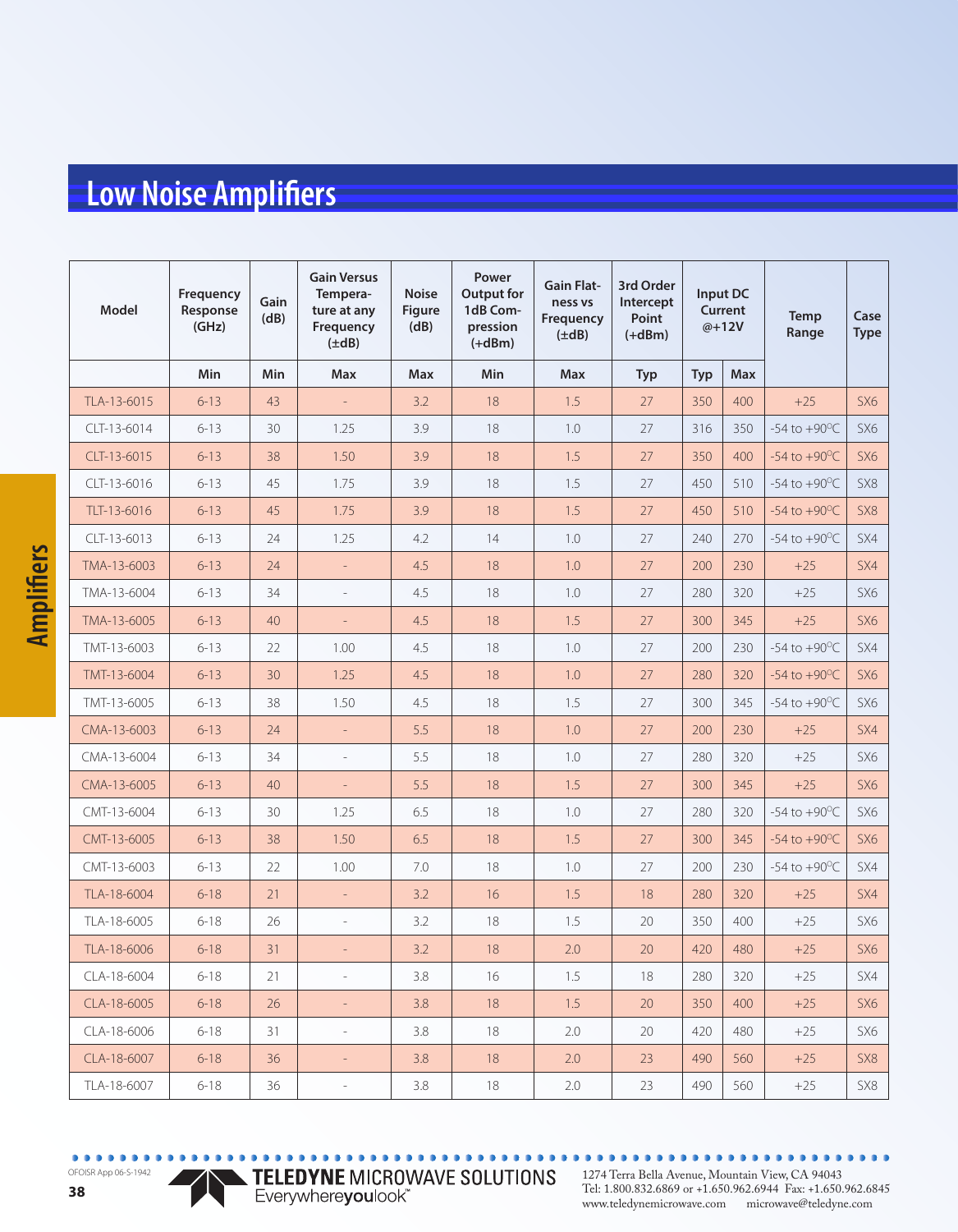| <b>Model</b>   | <b>Frequency</b><br>Response<br>(GHz) | Gain<br>(dB) | <b>Gain Versus</b><br>Tempera-<br>ture at any<br>Frequency<br>$(\pm dB)$ | <b>Noise</b><br><b>Figure</b><br>(dB) | Power<br><b>Output for</b><br>1dB Com-<br>pression<br>$(+dBm)$ | <b>Gain Flat-</b><br>ness vs<br><b>Frequency</b><br>$(\pm dB)$ | 3rd Order<br>Intercept<br>Point<br>$(+dBm)$ |            | <b>Input DC</b><br><b>Current</b><br>$@+12V$ | <b>Temp</b><br>Range     | Case<br><b>Type</b> |
|----------------|---------------------------------------|--------------|--------------------------------------------------------------------------|---------------------------------------|----------------------------------------------------------------|----------------------------------------------------------------|---------------------------------------------|------------|----------------------------------------------|--------------------------|---------------------|
|                | Min                                   | <b>Min</b>   | <b>Max</b>                                                               | <b>Max</b>                            | <b>Min</b>                                                     | <b>Max</b>                                                     | <b>Typ</b>                                  | <b>Typ</b> | <b>Max</b>                                   |                          |                     |
| CLT-18-6004    | $6 - 18$                              | 21           | 1.25                                                                     | 4.5                                   | 12                                                             | 1.5                                                            | 18                                          | 310        | 360                                          | $-54$ to $+90^{\circ}$ C | SX4                 |
| CLT-18-6005    | $6 - 18$                              | 26           | 1.50                                                                     | 4.5                                   | 14                                                             | 1.5                                                            | 20                                          | 380        | 430                                          | $-54$ to $+90^{\circ}$ C | SX <sub>6</sub>     |
| CLT-18-6006    | $6 - 18$                              | 31           | 1.75                                                                     | 4.5                                   | 18                                                             | 2.0                                                            | 20                                          | 450        | 510                                          | $-54$ to $+90^{\circ}$ C | SX <sub>6</sub>     |
| $CI$ T-18-6007 | $6 - 18$                              | 36           | 2.00                                                                     | 4.5                                   | 18                                                             | 2.0                                                            | 23                                          | 520        | 590                                          | $-54$ to $+90^{\circ}$ C | SX <sub>8</sub>     |
| TLT-18-6004    | $6 - 18$                              | 21           | 1.25                                                                     | 4.5                                   | 12                                                             | 1.5                                                            | 18                                          | 310        | 360                                          | $-54$ to $+90^{\circ}$ C | SX4                 |
| TLT-18-6005    | $6 - 18$                              | 26           | 1.50                                                                     | 4.5                                   | 18                                                             | 1.5                                                            | 20                                          | 380        | 430                                          | $-54$ to $+90^{\circ}$ C | SX <sub>6</sub>     |
| TLT-18-6006    | $6 - 18$                              | 31           | 1.75                                                                     | 4.5                                   | 18                                                             | 2.0                                                            | 20                                          | 450        | 510                                          | $-54$ to $+90^{\circ}$ C | SX <sub>6</sub>     |
| TLT-18-6007    | $6 - 18$                              | 36           | 2.00                                                                     | 4.5                                   | 18                                                             | 2.0                                                            | 23                                          | 520        | 590                                          | $-54$ to $+90^{\circ}$ C | SX8                 |
| TMT-18-6003    | $6 - 18$                              | 12           | 1.00                                                                     | 4.5                                   | 18                                                             | 1.0                                                            | 27                                          | 240        | 275                                          | $-54$ to $+90^{\circ}$ C | SX4                 |
| TMA-18-6003    | $6 - 18$                              | 15           | $\overline{a}$                                                           | 5.0                                   | 18                                                             | 1.0                                                            | 27                                          | 240        | 275                                          | $+25$                    | SX4                 |
| TMA-18-6004    | $6 - 18$                              | 21           |                                                                          | 5.0                                   | 18                                                             | 1.5                                                            | 27                                          | 290        | 335                                          | $+25$                    | SX <sub>6</sub>     |
| TMA-18-6005    | $6 - 18$                              | 27           |                                                                          | 5.0                                   | 18                                                             | 1.5                                                            | 27                                          | 350        | 400                                          | $+25$                    | SX <sub>6</sub>     |
| TMA-18-6006    | $6 - 18$                              | 32           |                                                                          | 5.0                                   | 18                                                             | 2.0                                                            | 27                                          | 410        | 470                                          | $+25$                    | SX <sub>8</sub>     |
| TMA-18-6007    | $6 - 18$                              | 38           |                                                                          | 5.0                                   | 18                                                             | 2.0                                                            | 27                                          | 470        | 540                                          | $+25$                    | SX <sub>8</sub>     |
| TMT-18-6004    | $6 - 18$                              | 18           | 1.25                                                                     | 5.5                                   | 18                                                             | 1.5                                                            | 27                                          | 290        | 335                                          | $-54$ to $+90^{\circ}$ C | 5X6                 |



. . . . . . . . . . . . . . .

1274 Terra Bella Avenue, Mountain View, CA 94043 Tel: 1.800.832.6869 or +1.650.962.6944 Fax: +1.650.962.6845 www.teledynemicrowave.com microwave@teledyne.com



TELEDYNE MICROWAVE SOLUTIONS<br>Everywhereyoulook"

**39**

 $\bullet$ 

OFOISR App 06-S-1942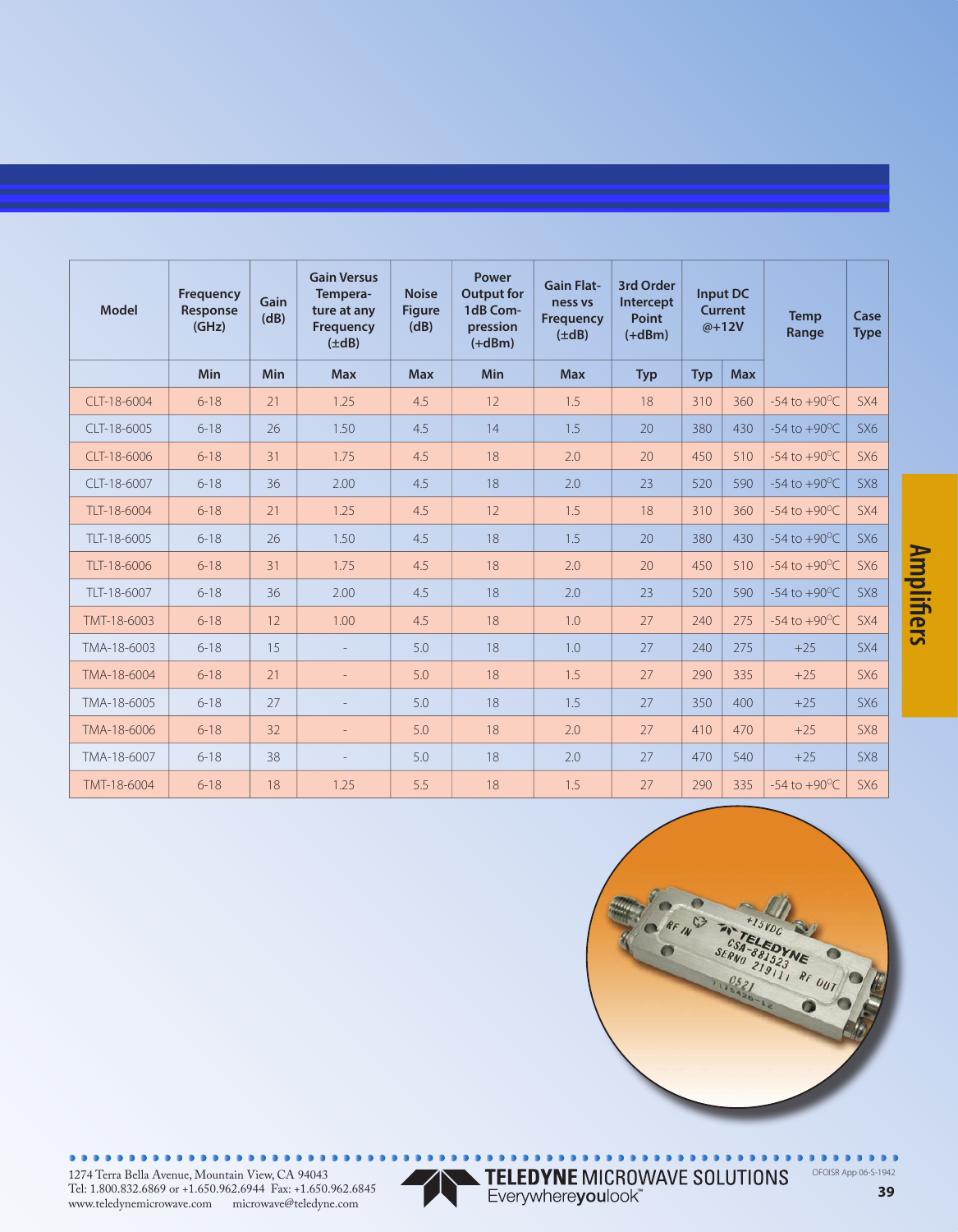| Model       | Frequency<br>Response<br>(GHz) | Gain<br>(dB) | <b>Gain Versus</b><br>Tempera-<br>ture at any<br>Frequency<br>$(\pm dB)$ | <b>Noise</b><br><b>Figure</b><br>(dB) | Power<br><b>Output for</b><br>1dB Com-<br>pression<br>$(+dBm)$ | <b>Gain Flat-</b><br>ness vs<br>Frequency<br>$(\pm dB)$ | 3rd Order<br>Intercept<br>Point<br>$(+dBm)$ | Input DC<br>Current<br>@+12V |                          | <b>Temp</b><br>Range     | Case<br>Type    |
|-------------|--------------------------------|--------------|--------------------------------------------------------------------------|---------------------------------------|----------------------------------------------------------------|---------------------------------------------------------|---------------------------------------------|------------------------------|--------------------------|--------------------------|-----------------|
|             | Min                            | Min          | <b>Max</b>                                                               | <b>Max</b>                            | <b>Min</b>                                                     | <b>Max</b>                                              | <b>Typ</b>                                  | <b>Typ</b>                   | <b>Max</b>               |                          |                 |
| TMT-18-6005 | $6 - 18$                       | 24           | 1.50                                                                     | 5.5                                   | 18                                                             | 1.5                                                     | 27                                          | 350                          | 400                      | $-54$ to $+90^{\circ}$ C | SX <sub>6</sub> |
| TMT-18-6006 | $6 - 18$                       | 29           | 1.75                                                                     | 5.5                                   | 18                                                             | 2.0                                                     | 27                                          | 410                          | 470                      | $-54$ to $+90^{\circ}$ C | SX8             |
| TMT-18-6007 | $6 - 18$                       | 35           | 2.00                                                                     | 5.5                                   | 18                                                             | 2.0                                                     | 27                                          | 470                          | 540                      | $-54$ to $+90^{\circ}$ C | SX8             |
| CMA-18-6003 | $6 - 18$                       | 15           | $\equiv$                                                                 | 7.5                                   | 18                                                             | 1.0                                                     | 27                                          | 240                          | 275                      | $+25$                    | SX4             |
| CMA-18-6004 | $6 - 18$                       | 21           | $\overline{\phantom{a}}$                                                 | 7.5                                   | 18                                                             | 1.5                                                     | 27                                          | 290                          | 335                      | $+25$                    | SX <sub>6</sub> |
| CMA-18-6005 | $6 - 18$                       | 27           | $\overline{\phantom{a}}$                                                 | 7.5                                   | 18                                                             | 1.5                                                     | 27                                          | 350                          | 400                      | $+25$                    | SX <sub>6</sub> |
| CMA-18-6006 | $6 - 18$                       | 32           | $\overline{\phantom{a}}$                                                 | 7.5                                   | 18                                                             | 2.0                                                     | 27                                          | 410                          | 470                      | $+25$                    | SX8             |
| CMA-18-6007 | $6 - 18$                       | 38           | $\overline{\phantom{a}}$                                                 | 7.5                                   | 18                                                             | 2.0                                                     | 27                                          | 470                          | 540                      | $+25$                    | SX8             |
| CMT-18-6006 | $6 - 18$                       | 29           | 1.75                                                                     | 8.0                                   | 18                                                             | 2.0                                                     | 27                                          | 410                          | 470                      | $-54$ to $+90^{\circ}$ C | SX8             |
| CMT-18-6007 | $6 - 18$                       | 35           | 2.00                                                                     | 8.0                                   | 18                                                             | 2.0                                                     | 27                                          | 470                          | 540                      | $-54$ to $+90^{\circ}$ C | SX8             |
| CMT-18-6005 | $6 - 18$                       | 24           | 1.50                                                                     | 8.5                                   | 18                                                             | 1.5                                                     | 27                                          | 350                          | 400                      | $-54$ to $+90^{\circ}$ C | SX6             |
| CMT-18-6003 | $6 - 18$                       | 12           | 1.00                                                                     | 9.0                                   | 18                                                             | 1.0                                                     | 27                                          | 240                          | 275                      | $-54$ to $+90^{\circ}$ C | SX4             |
| CMT-18-6004 | $6 - 18$                       | 18           | 1.25                                                                     | 9.0                                   | 18                                                             | 1.5                                                     | 27                                          | 290                          | 335                      | $-54$ to $+90^{\circ}$ C | SX6             |
| TMA-18-8005 | $8 - 18$                       | 27           | $\equiv$                                                                 | 5.0                                   | 18                                                             | 1.5                                                     | 27                                          | 350                          | 400                      | $+25$                    | SX <sub>6</sub> |
| TMA-18-8007 | $8 - 18$                       | 39           | $\overline{\phantom{a}}$                                                 | 5.0                                   | 18                                                             | 2.0                                                     | 27                                          | 470                          | 540                      | $+25$                    | SX8             |
| TMT-18-8005 | $8 - 18$                       | 24           | 1.50                                                                     | 5.5                                   | 18                                                             | 1.5                                                     | 27                                          | 350                          | 400                      | $-54$ to $+90^{\circ}$ C | SX <sub>6</sub> |
| TMT-18-8007 | $8 - 18$                       | 36           | 2.00                                                                     | 5.5                                   | 18                                                             | 2.0                                                     | 27                                          | 470                          | 540                      | $-54$ to $+90^{\circ}$ C | SX8             |
| CMA-18-8005 | $8 - 18$                       | 27           | $\bar{\phantom{a}}$                                                      | 7.5                                   | 18                                                             | 1.5                                                     | 27                                          | 350                          | 400                      | $+25$                    | SX <sub>6</sub> |
| CMA-18-8007 | $8 - 18$                       | 39           | $\overline{\phantom{a}}$                                                 | 7.5                                   | 18                                                             | 2.0                                                     | 27                                          | 470                          | 540                      | $+25$                    | SX8             |
| CMT-18-8007 | $8 - 18$                       | 36           | 2.00                                                                     | 8.0                                   | 18                                                             | 2.0                                                     | 27                                          | 470                          | 540                      | $-54$ to $+90^{\circ}$ C | SX8             |
| CMT-18-8005 | $8 - 18$                       | 24           | 1.50                                                                     | 8.5                                   | 18                                                             | 1.5                                                     | 27                                          | 350                          | 400                      | $-54$ to $+90^{\circ}$ C | SX <sub>6</sub> |
| TMA-26-1804 | 18-26                          | 21           | $\pm$                                                                    | $8.0\,$                               | 14                                                             | 1.00                                                    | 20                                          | 215                          | $\equiv$                 | $+25$                    | SK <sub>6</sub> |
| CMA-26-1804 | 18-26                          | 21           | $\equiv$                                                                 | 8                                     | 14                                                             | 1.00                                                    | 20                                          | 215                          | $\frac{1}{2}$            | $+25$                    | SK6             |
| CMA-26-1806 | $18 - 26$                      | 32           | $\equiv$                                                                 | $8\phantom{.}$                        | 14                                                             | 1.25                                                    | 20                                          | 300                          | $\equiv$                 | $+25$                    | SK <sub>6</sub> |
| CMA-26-1808 | 18-26                          | 42           | $\pm$                                                                    | 8                                     | 14                                                             | 1.50                                                    | 20                                          | 380                          | $\overline{\phantom{a}}$ | $+25$                    | SK8             |
| CMT 26-1806 | 18-26                          | 24           | 1.00                                                                     | 9                                     | 13                                                             | 1.50                                                    | 19                                          | 320                          | $\equiv$                 | -54 to $+90^{\circ}$ C   | SK8             |

**40** OFOISR App 06-S-1942

 $\bullet$   $\bullet$ 

TELEDYNE MICROWAVE SOLUTIONS<br>Everywhereyoulook"

1274 Terra Bella Avenue, Mountain View, CA 94043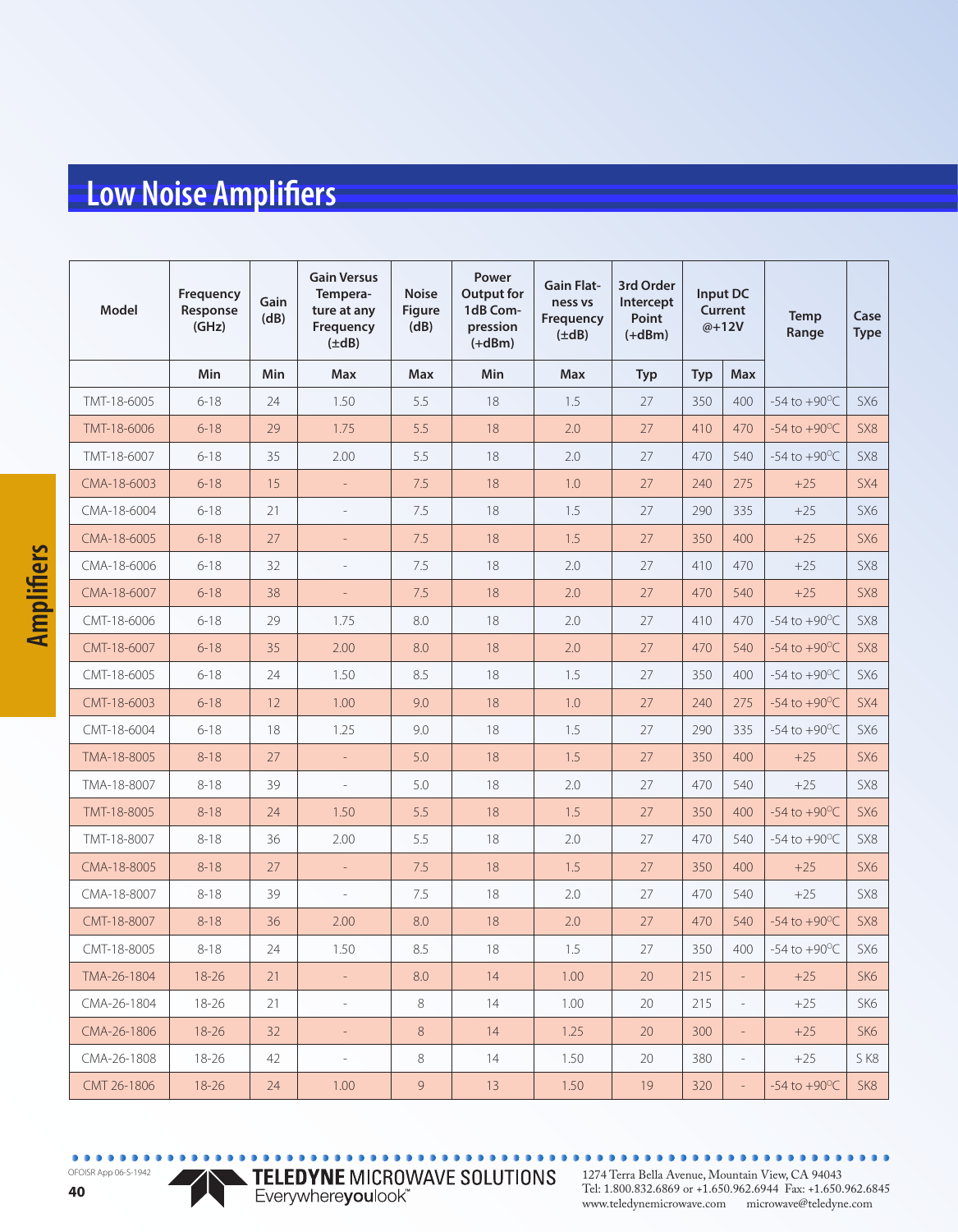| <b>Model</b> | Frequency<br>Response<br>(GHz) | Gain<br>(dB) | <b>Gain Versus</b><br>Tempera-<br>ture at any<br>Frequency<br>$(\pm dB)$ | <b>Noise</b><br><b>Figure</b><br>(dB) | <b>Power</b><br><b>Output for</b><br>1dB Com-<br>pression<br>$(+dBm)$ | <b>Gain Flat-</b><br>ness vs<br><b>Frequency</b><br>$(\pm dB)$ | 3rd Order<br>Intercept<br><b>Point</b><br>$(+dBm)$ |            | <b>Input DC</b><br><b>Current</b><br>$@+12V$ | <b>Temp</b><br>Range     | Case<br><b>Type</b> |
|--------------|--------------------------------|--------------|--------------------------------------------------------------------------|---------------------------------------|-----------------------------------------------------------------------|----------------------------------------------------------------|----------------------------------------------------|------------|----------------------------------------------|--------------------------|---------------------|
|              | <b>Min</b>                     | Min          | <b>Max</b>                                                               | <b>Max</b>                            | <b>Min</b>                                                            | <b>Max</b>                                                     | <b>Typ</b>                                         | <b>Typ</b> | <b>Max</b>                                   |                          |                     |
| CMT 26-1808  | $18 - 26$                      | 34           | 1.25                                                                     | 9                                     | 13                                                                    | 1.75                                                           | 19                                                 | 410        |                                              | $-54$ to $+90^{\circ}$ C | <b>SK10</b>         |
| TMT 26-1804  | 18-26                          | 15           | 0.75                                                                     | 10                                    | 13                                                                    | 1.25                                                           | 19                                                 | 260        | $\Box$                                       | $-54$ to $+90^{\circ}$ C | SK <sub>6</sub>     |
| CMT 26-1804  | 18-26                          | 15           | 0.75                                                                     | 10 <sup>°</sup>                       | 13                                                                    | 1.25                                                           | 19                                                 | 260        | $\overline{a}$                               | $-54$ to $+90^{\circ}$ C | SK <sub>6</sub>     |
| TMA-40-2610  | $26 - 40$                      | 43           | $\bar{z}$                                                                | 9.0                                   | 13(1)                                                                 | 2.25                                                           | 19                                                 | 560        | $\overline{a}$                               | $+25$                    | <b>SK10</b>         |
| TMA-40-1808  | $18 - 40$                      | 32           |                                                                          | 10.0                                  | 13(1)                                                                 | 2.00                                                           | 19                                                 | 490        | ÷                                            | $+25$                    | SK8                 |
| CMA-40-1806  | $18 - 40$                      | 23           | $\equiv$                                                                 | 10                                    | 13(5)                                                                 | 1.75                                                           | 19                                                 | 400        | $\overline{a}$                               | $+25$                    | SK <sub>6</sub>     |
| CMA-40-1808  | $18 - 40$                      | 32           |                                                                          | 10 <sup>°</sup>                       | 13(5)                                                                 | 2.00                                                           | 19                                                 | 490        |                                              | $+25$                    | SK <sub>8</sub>     |
| CMA-40-1810  | 18-40                          | 40           | $\frac{1}{2}$                                                            | 10                                    | 13(5)                                                                 | 2.50                                                           | 19                                                 | 560        | $\overline{a}$                               | $+25$                    | <b>SK10</b>         |
| CMA-40-1812  | $18 - 40$                      | 45           | $\equiv$                                                                 | 10                                    | 13(5)                                                                 | 3.00                                                           | 19                                                 | 600        | $\overline{a}$                               | $+25$                    | <b>SK12</b>         |
| TMT 40-1807  | 18-40                          | 20           | 2.00                                                                     | 10                                    | 12                                                                    | 2.00                                                           | 18                                                 | 460        | $\overline{a}$                               | $-54$ to $+90^{\circ}$ C | SK <sub>8</sub>     |
| CMT 40-1807  | $18 - 40$                      | 20           | 2.00                                                                     | 10                                    | 12                                                                    | 2.00                                                           | 18                                                 | 460        |                                              | $-54$ to $+90^{\circ}$ C | SK8                 |
| CMT 40-1809  | 18-40                          | 29           | 3.00                                                                     | 10                                    | 12                                                                    | 2.50                                                           | 18                                                 | 540        | $\frac{1}{2}$                                | $-54$ to $+90^{\circ}$ C | <b>SK10</b>         |
| CMT 40-1805  | $18 - 40$                      | 13           | 1.50                                                                     | 12                                    | 11                                                                    | 1.50                                                           | 17                                                 | 320        |                                              | $-54$ to $+90^{\circ}$ C | SK <sub>6</sub>     |
| CMA-40-2606  | $26 - 40$                      | 25           | $\frac{1}{2}$                                                            | 9                                     | 13(5)                                                                 | 1.50                                                           | 19                                                 | 400        |                                              | $+25$                    | SK <sub>6</sub>     |
| CMA-40-2608  | $26 - 40$                      | 34           | $\overline{\phantom{a}}$                                                 | $\mathcal{G}$                         | 13(5)                                                                 | 1.75                                                           | 19                                                 | 480        | $\overline{a}$                               | $+25$                    | SK <sub>8</sub>     |
| CMA-40-2610  | $26 - 40$                      | 43           | $\overline{\phantom{a}}$                                                 | 9                                     | 13(5)                                                                 | 2.25                                                           | 19                                                 | 560        | $\overline{\phantom{a}}$                     | $+25$                    | <b>SK10</b>         |
| TMT 40-2611  | $26 - 40$                      | 36           | 2.50                                                                     | 10                                    | 12                                                                    | 2.50                                                           | 18                                                 | 600        | $\overline{a}$                               | $-54$ to $+90^{\circ}$ C | <b>SK12</b>         |
| CMT 40-2607  | $26 - 40$                      | 22           | 1.50                                                                     | 10                                    | 12                                                                    | 1.50                                                           | 18                                                 | 460        | $\Box$                                       | $-54$ to $+90^{\circ}$ C | SK8                 |
| CMT 40-2609  | $26 - 40$                      | 31           | 2.00                                                                     | 10                                    | 12                                                                    | 2.00                                                           | 18                                                 | 540        |                                              | $-54$ to $+90^{\circ}$ C | <b>SK10</b>         |
| CMT 40-2611  | $26 - 40$                      | 36           | 2.50                                                                     | 10                                    | 12                                                                    | 2.50                                                           | 18                                                 | 600        | $\equiv$                                     | $-54$ to $+90^{\circ}$ C | <b>SK12</b>         |
| CMT 40-2605  | $26 - 40$                      | 15           | 1.00                                                                     | 12                                    | 11                                                                    | 1.00                                                           | 17                                                 | 320        | $\overline{a}$                               | $-54$ to $+90^{\circ}$ C | SK <sub>6</sub>     |

................ 1274 Terra Bella Avenue, Mountain View, CA 94043



 $0.0.0$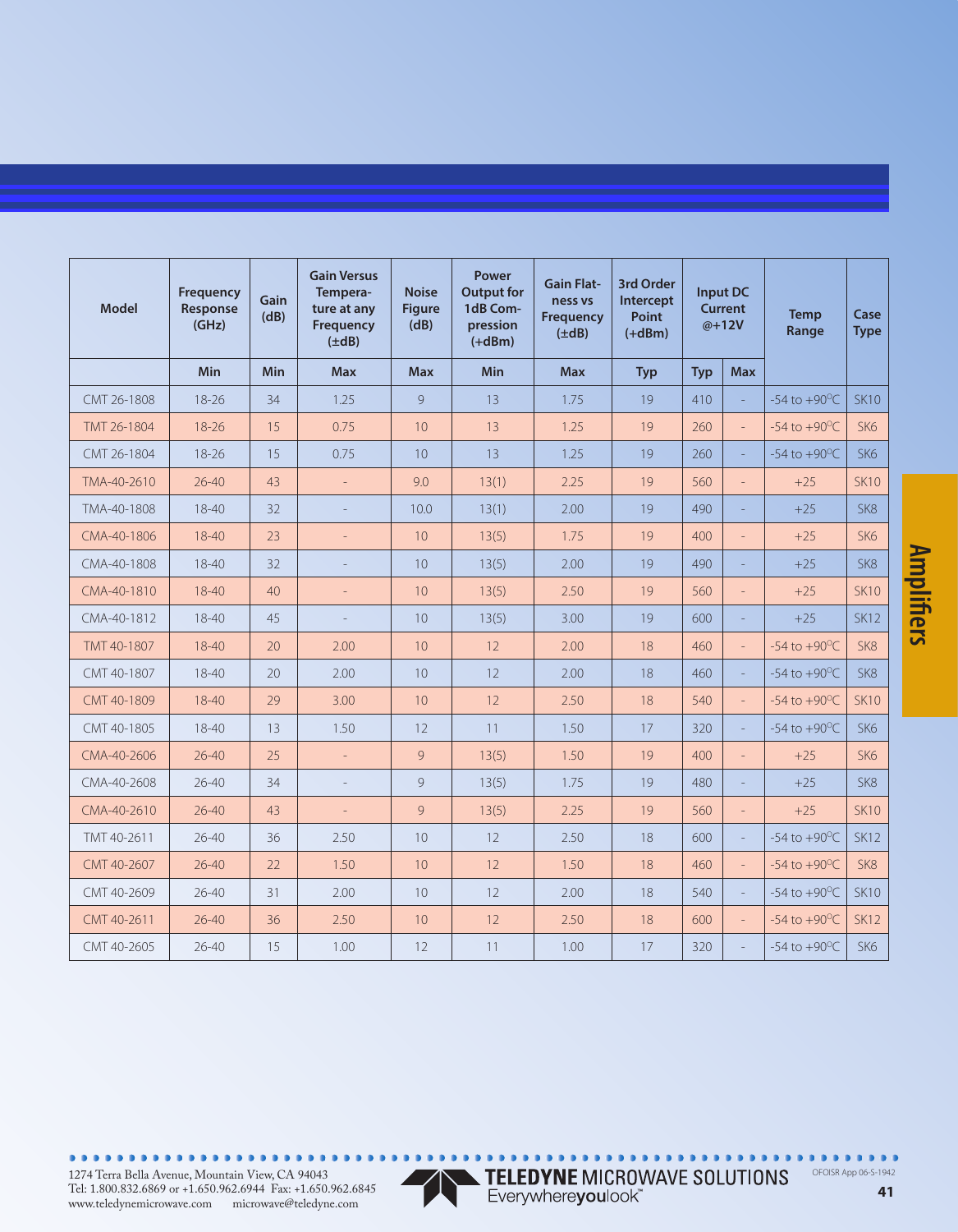#### **Amplifier Outline Drawings**



|                  |       | Dimension (inches) |       |
|------------------|-------|--------------------|-------|
| <b>Case Type</b> |       |                    |       |
| HPX8             | 2.930 | 2.132              | 1.066 |



| Case            | Dimension (inches) |       |       |      |       |
|-----------------|--------------------|-------|-------|------|-------|
| <b>Type</b>     | А                  | B     |       |      | E     |
| SC <sub>2</sub> | 1.266              | 1.070 | 0.485 | 0.80 | 0.610 |
| SC <sub>4</sub> | 1.932              | 1.742 | 0.485 | 0.80 | 0.610 |
| SC <sub>6</sub> | 2.598              | 2.408 | 0.485 | 0.80 | 0.610 |



| Case             | <b>Dimension (inches)</b> |      |       |       |
|------------------|---------------------------|------|-------|-------|
| vpe <sup>-</sup> |                           |      |       |       |
| CEI 6            | 2.10                      | 1.43 | 1.500 | 1.860 |



| Case             | Dimension (inches) |      |       |       |  |
|------------------|--------------------|------|-------|-------|--|
| <b>Type</b>      | А                  | R    |       |       |  |
| CEL <sub>2</sub> | 1.10               | 0.68 | 0.600 | 0.940 |  |
| CEL <sub>4</sub> | 1.60               | 0.93 | 1.100 | 1.440 |  |
| CEL6             | 2.10               | 1.43 | 1.600 | 1.940 |  |
| CEL <sub>8</sub> | 2.60               | 1.93 | 2.100 | 2.440 |  |



 $\bullet$ 1274 Terra Bella Avenue, Mountain View, CA 94043 Tel: 1.800.832.6869 or +1.650.962.6944 Fax: +1.650.962.6845 www.teledynemicrowave.com microwave@teledyne.com

 $\bullet$ 

 $\bullet$  $\bullet$   $0.0000000$ 

٠  $\blacksquare$  $\bullet$ 

 $\bullet$  $\bullet$ 

TELEDYNE MICROWAVE SOLUTIONS<br>Everywhereyoulook"

 $\bullet$  $\bullet$  $\bullet$ ٠  $0.0.0$ 

OFOISR App 06-S-1942

 $\bullet$ ٠  $\bullet$ ٠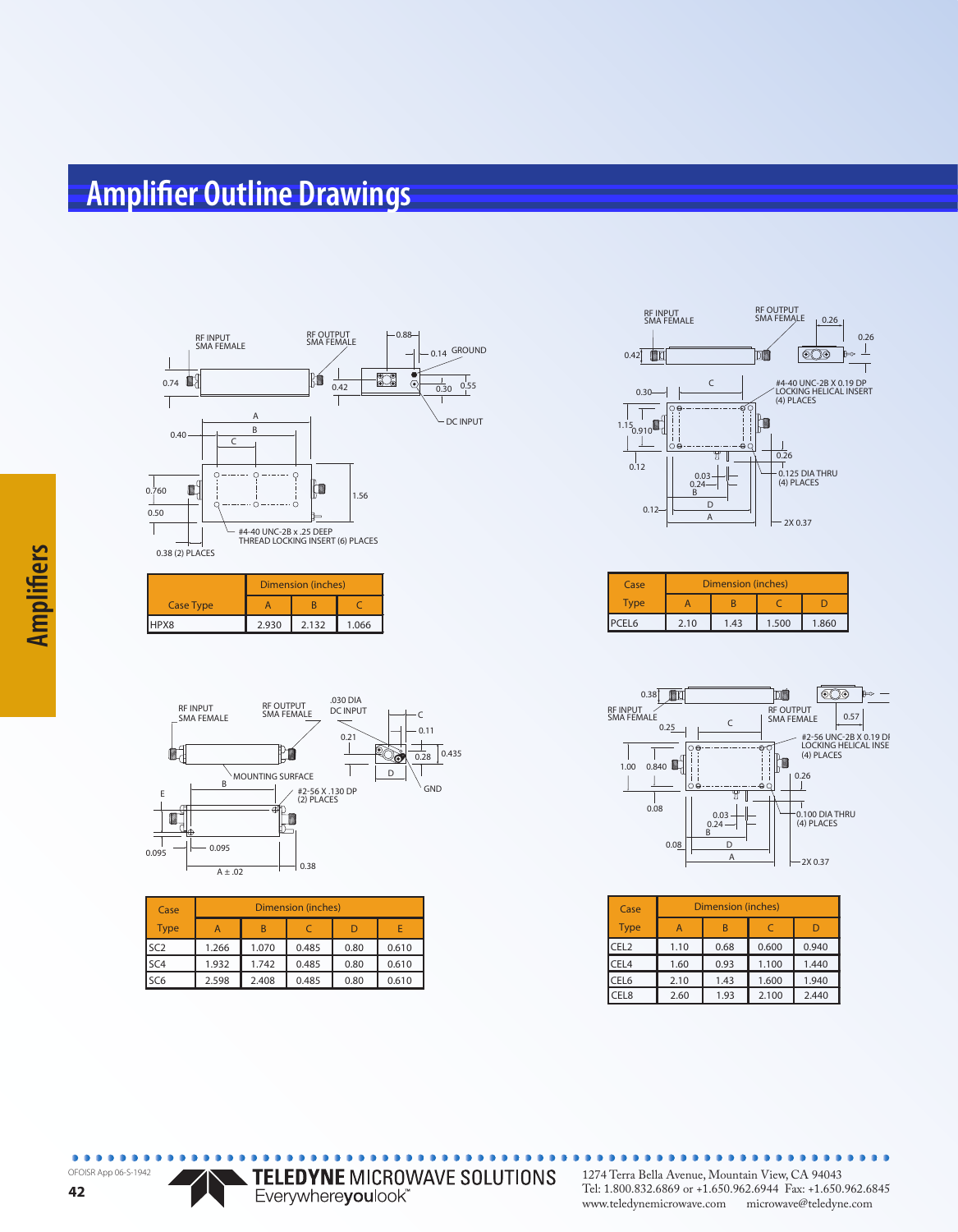



| Case            | <b>Dimension (inches)</b> |       |             |      |       |
|-----------------|---------------------------|-------|-------------|------|-------|
| <b>Type</b>     |                           |       |             |      |       |
| SX <sub>2</sub> | 1.100                     | 0.910 | 0.390       | 0.70 | 0.510 |
| SX <sub>4</sub> | 1.600                     |       | 1.410 0.390 | 0.70 | 0.510 |
| SX <sub>6</sub> | 2.100                     |       | 1.910 0.390 | 0.70 | 0.510 |
| SX <sub>8</sub> | 2.600                     |       | 2.410 0.390 | 0.70 | 0.510 |

|                  | Dimension (inches) |       |      |  |
|------------------|--------------------|-------|------|--|
| <b>Case Type</b> | А                  |       |      |  |
| SK4              | 0.90               | 0.698 | 0.45 |  |
| SK <sub>6</sub>  | 1.19               | 0.994 | 0.60 |  |
| SK <sub>8</sub>  | 1.49               | 1.290 | 0.75 |  |
| <b>SK10</b>      | 1.78               | 1.586 | 0.90 |  |
| <b>SK12</b>      | 2.08               | 1.882 | 1.05 |  |

1006 Series





1248 Series





**Amplifiers** 

 $\bullet$  $\bullet$  $\bullet$  $0.0.0.0.0$  $\bullet$  $\bullet$  $\bullet$  $\bullet$  $\bullet$ 

TELEDYNE MICROWAVE SOLUTIONS<br>Everywhereyoulook"

OFOISR App 06-S-1942

 $\bullet$